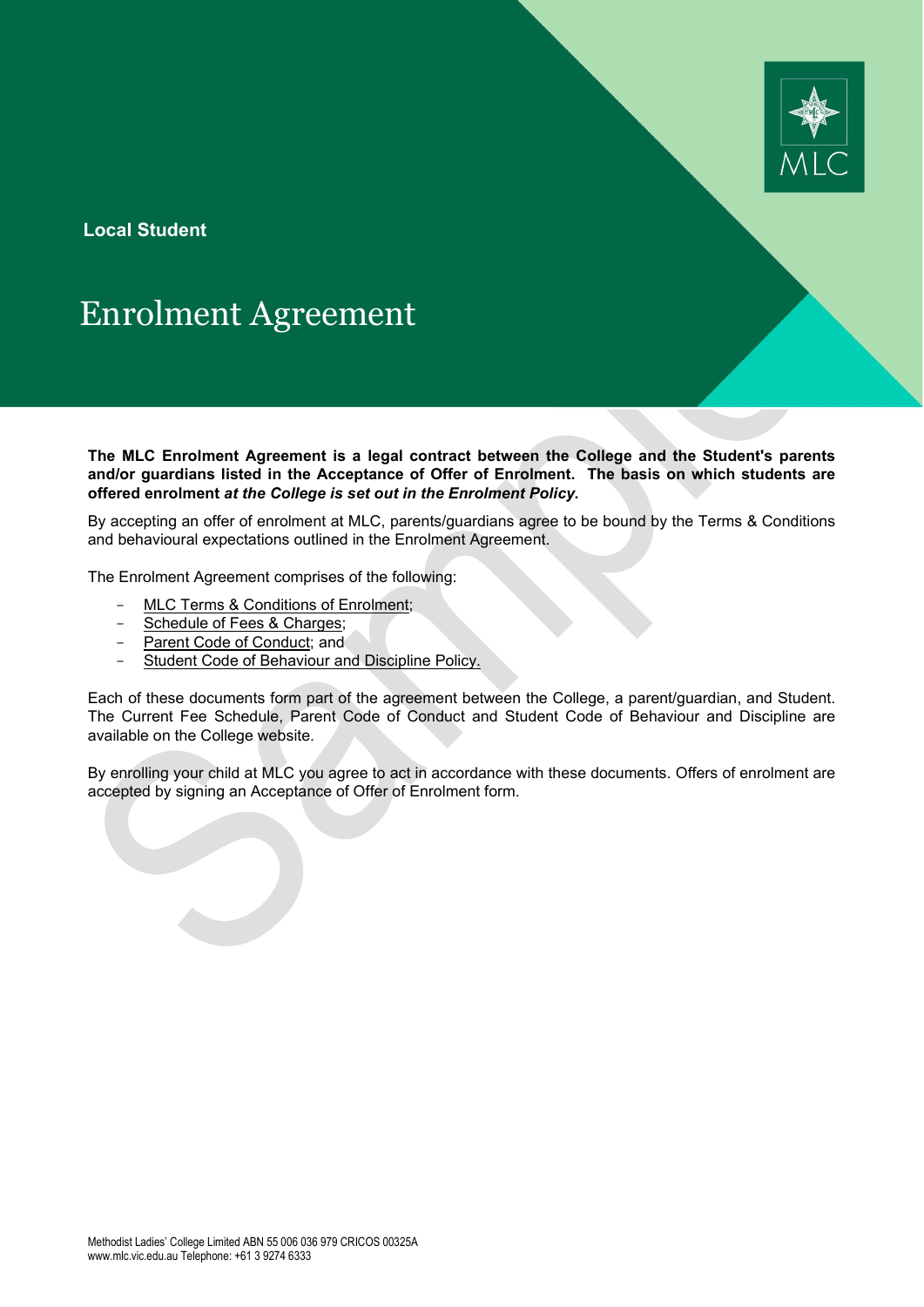# Acceptance of Offer of Enrolment [SAMPLE ONLY]



| <b>Student Surname</b>               |         |                        |        |
|--------------------------------------|---------|------------------------|--------|
| <b>Student Given</b><br><b>Names</b> |         |                        |        |
|                                      |         |                        |        |
| <b>Parent/Guardian</b><br>Name 1     |         |                        |        |
| <b>Parent/Guardian</b><br>Name 2     |         |                        |        |
| <b>Address</b>                       |         |                        |        |
| <b>Postcode</b>                      |         |                        |        |
| Tel. No:                             | (Home.) | (Bus.)                 | (Mob.) |
| <b>Primary Email</b>                 |         | <b>Secondary Email</b> |        |

We **ACCEPT** the offer of enrolment extended to our daughter for Year in We enclose a nonrefundable/ non-transferable Enrolment Fee, which we acknowledge will not be credited towards College Tuition Fees. We confirm we have the capacity to pay the College Tuition Fees.

# **Declaration**

By signing this Enrolment Agreement, you agree to the:

- a. Terms and Conditions of Enrolment;
- b. Fee Schedule;
- c. Parent Code of Conduct; and
- d. Student Code of Behaviour and Discipline Policy,

and agree to be bound by these or any regulations of the College which may from time to time be in force.

#### **I/We accept responsibility for such fees listed in the Fee Schedule, as may be charged in relation to the above student and acknowledge that as signatories to this offer I/we are jointly and severally liable for the payment of fees.**

|           | Parent/Guardian 1 | Parent/Guardian 2 |
|-----------|-------------------|-------------------|
| Full name |                   |                   |
| Signature |                   |                   |
| Date      |                   |                   |

#### **Please Note**:

This form requires the signature of **both parents** unless otherwise stated in a Court Order or if one parent is deceased. If both signatures are not appended, the circumstances should be indicated in a separate attachment and include supporting documentation. If, at any time, the account is not paid by the respective billing due dates, the College will notify the signatories on the Acceptance of Offer. **Not returning** this acceptance by the due date may result in the place being offered to another student on the applicant list.

**Acceptance of this Offer of Enrolment requires all enrolment steps as outlined in our Enrolment Policy (available on the College website) to be undertaken. All families are expected to attend an Open Morning as part of the introduction to the College. Please note that failure to undertake all steps of enrolment may result in the withdrawal of offer to commence at MLC.**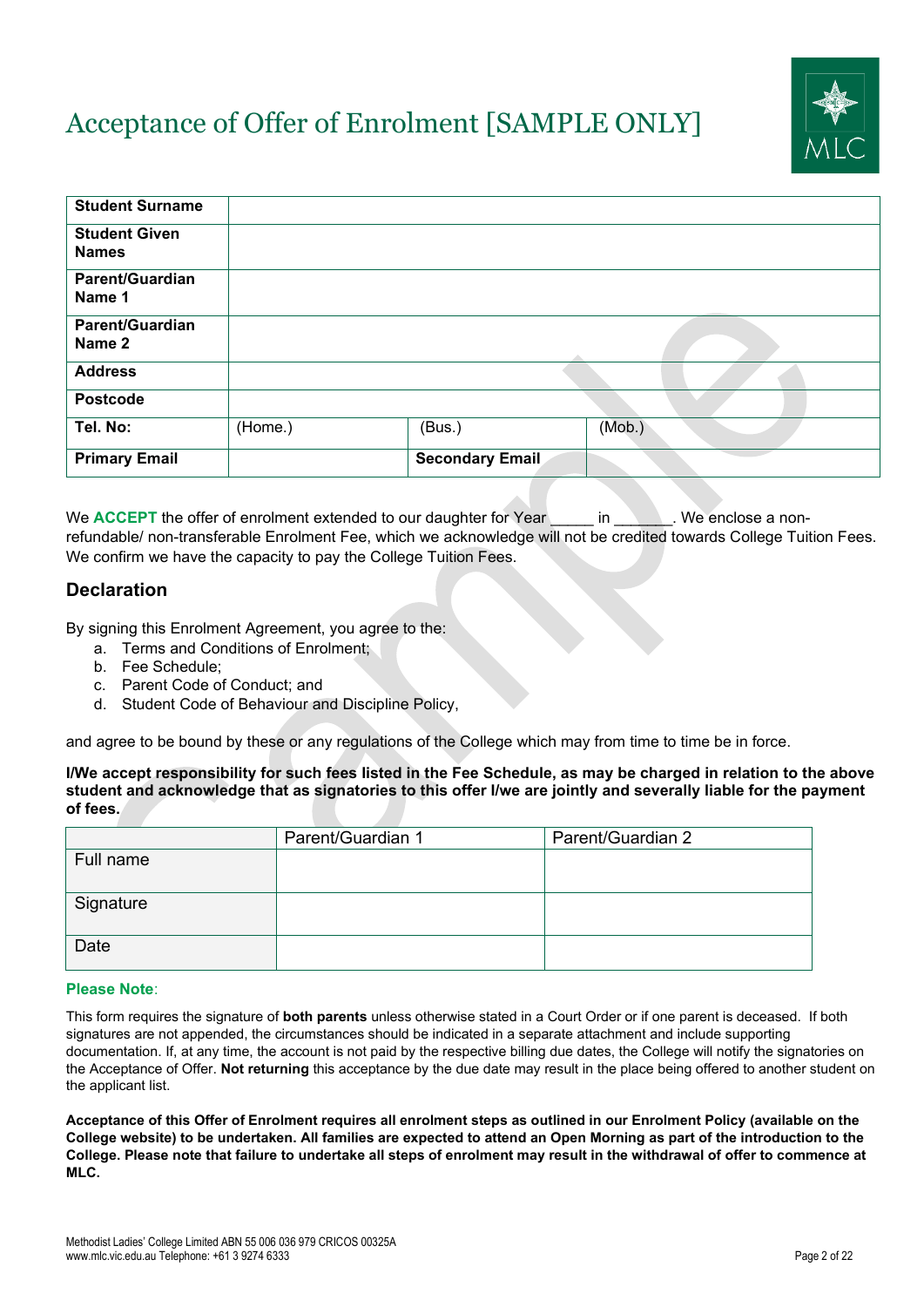

# Terms & Conditions of Enrolment

<span id="page-2-0"></span>Methodist Ladies' College (MLC) is a day and boarding school for girls from Prep to Year 12, with an early learning centre (MLC Kindle) for girls and boys from six weeks to five years. As an open-entry, non-selective day and boarding school, MLC is a welcoming, diverse community offering a broad, holistic education that inspires the future citizens the world needs.

This document sets out the terms and conditions under which Students are enrolled at MLC. The College reserves the right to vary and amend the terms and conditions from time to time. Notice of changes will be provided to Parents.

# **Educational Services Provided**

- **1.** MLC provides educational services that are within the scope of the College's registration, being:
	- (a) Preparatory Year 10 under the Victorian Foundation-10 priorities and standards (or equivalent if superseded)  $(P - 10)$ .
	- (b) Senior secondary courses which are normally provided in Years 11 12, include the Victorian Certificate of Education (VCE), Vocational Education and Training (VET) and the International Baccalaureate (IB).
	- (c) The College also operates MLC Kindle, an early learning centre service.
- **2.** MLC's course offerings, including co-curricular activities and programs, will be determined by the College at its sole discretion and may be varied or withdrawn at any time without prior notice. This may include making changes to the curriculum, co-curricular offerings, teaching methods and processes and other services affecting its students. The College's offering and delivery may be subject to government directives in place at the time.
- **3.** A proportion of funds raised or fees collected on behalf of the College may be applied to the operations of MLC Kindle.

# **Continued Enrolment**

- **4.** This document sets out the Terms & Conditions of Enrolment at the College.
- **5.** In signing the Enrolment Agreement, the Applicant and Student agree to these Terms & Conditions of Enrolment and the College's Rules, Policies and Procedures, which may be changed during the period of enrolment at the discretion of the College. The College's Rules, Policies and Procedures do not form part of the Enrolment Agreement.
- **6.** Enrolment at MLC commences in the first year of a Student's enrolment and continues each subsequent year until completion of Year 12 or until the Student is otherwise withdrawn or removed from the College, except for boys where enrolment ceases in the final year of MLC Kindle.
- **7.** The holistic development of the Student remains the priority of the College in carrying out its duty of care to the Student. As such, the College makes no representation or promise regarding any particular academic achievement or level of performance of any Student.

# **Enrolment Procedure**

# **8. Application for Enrolment to the College**

A Student's name will be registered on payment of an Application Fee. The Application Fee covers administrative costs and is non-refundable. An application is a pre-requisite to admission but not a guarantee of enrolment.

It is the responsibility of the Applicant to ensure the College is informed of any changes to contact details. An application may be removed from the waiting list if after repeated attempts, the Applicant is unable to be contacted.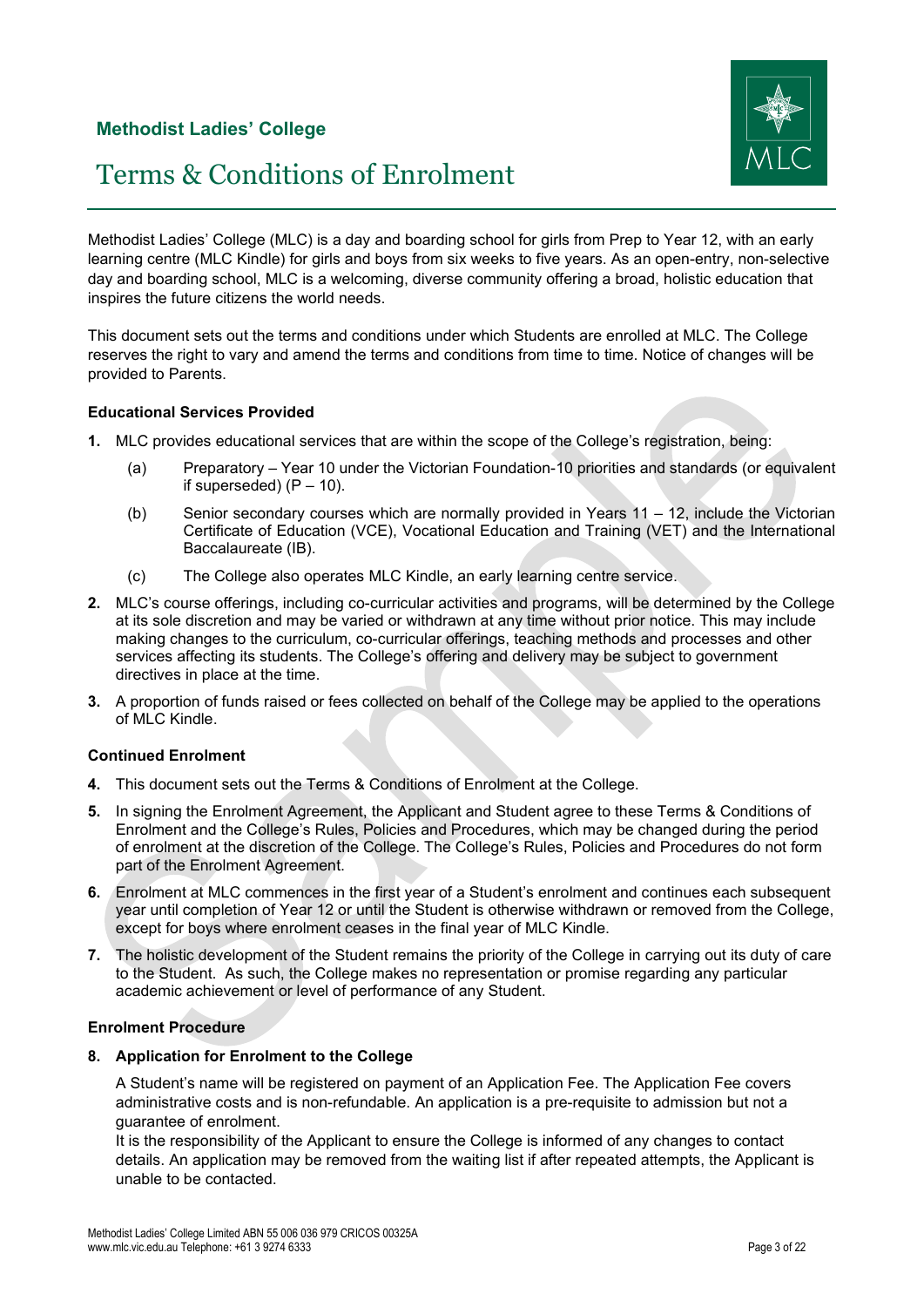Prior to an Offer of Enrolment, the Applicant is required to provide all relevant information and supporting documents in relation to a Student's enrolment. This includes (but is not limited to) any additional learning needs, educational history and assessments, legal or court orders, relevant medical records or other factors that may be relevant to a Student's education or welfare. Applicants should also advise the College if any additional information relevant to admission becomes available in the period up to the Students commencement date.

# **9. Offer of Enrolment**

Offers of Enrolment are made in accordance with MLC's Enrolment Policy and at the Principal's discretion.

English is the language of instruction and assessment across MLC. A Student must meet the College's English language requirements to be able to access the curriculum and be eligible for a place. A Student may be required to sit an English Language Assessment Test, to determine if their Australian Education Assessment Services AEAS proficiency score meets MLC's requirements.

To accept an Offer of Enrolment from the College, Applicants must sign the *Acceptance of Offer Form* and pay the Enrolment Fee. The Enrolment Fee is non-refundable and non-transferable and cannot be offset against future Tuition Fees.

An Offer of Enrolment accepted by new MLC Kindle families are for the confirmed commencement date only and cannot be deferred to future years. If an Offer of Enrolment is declined, the original MLC Kindle application can be amended to change the preferred year of entry to the following year. The MLC Kindle application will then be reassessed along with other applications for that incoming year.

# **10. Conditional Offers of Enrolment**

In some circumstances, the College may make a Conditional Offer of Enrolment, which will be subject to additional terms and conditions.

If an Applicant accepts a Conditional Offer of Enrolment, the Applicant is bound by any additional terms and conditions applicable to that enrolment and also continues to be bound by these Terms & Conditions of Enrolment.

# **11. Deferral or Cancellation of Enrolment**

A Student's year and level of entry may be deferred to a later year by the Applicant. Any subsequent deferrals will be subject to availability of places and at the College's discretion.

Deferral of an accepted place for entry to a later year may require payment of a holding fee of 30% of the Tuition Fees, in order to keep the place available. Deferral will be subject to availability of places and is at the College's discretion. A holding fee is non-refundable and is not offset against any future Tuition Fees.

# **12. Acceptance into the Boarding House**

Students can be considered for entry into MLC's Tiddeman Boarding House once they have met the College enrolment criteria as set out in MLC's Enrolment Policy and are in Year 7 to 12. An interview with the Head of Boarding is required prior to an offer to enter the Tiddeman Boarding House being made. Applicants must sign the MLC Boarding Acceptance Agreement to accept a place in the Tiddeman Boarding House.

# **13. Scholarships**

MLC makes a number of scholarships available for students with talent and an enthusiasm for learning and also for students who might otherwise not have the opportunity of an MLC education. The College awards scholarships based on a scholarship application and testing process. Scholarships holders are bound by the terms and conditions in these Terms & Conditions of Enrolment and also MLC's Scholarship Terms and Conditions which are available on the College website.

# **Expectations of Students and Parents**

- **14.** All Students and, where applicable, their Parents are required to abide by the College policies and procedures (as introduced or amended or varied from time to time) including but not limited to those concerning
	- a. codes of conduct
	- b. the care, safety and welfare of students
	- c. student behavior, discipline and standards of dress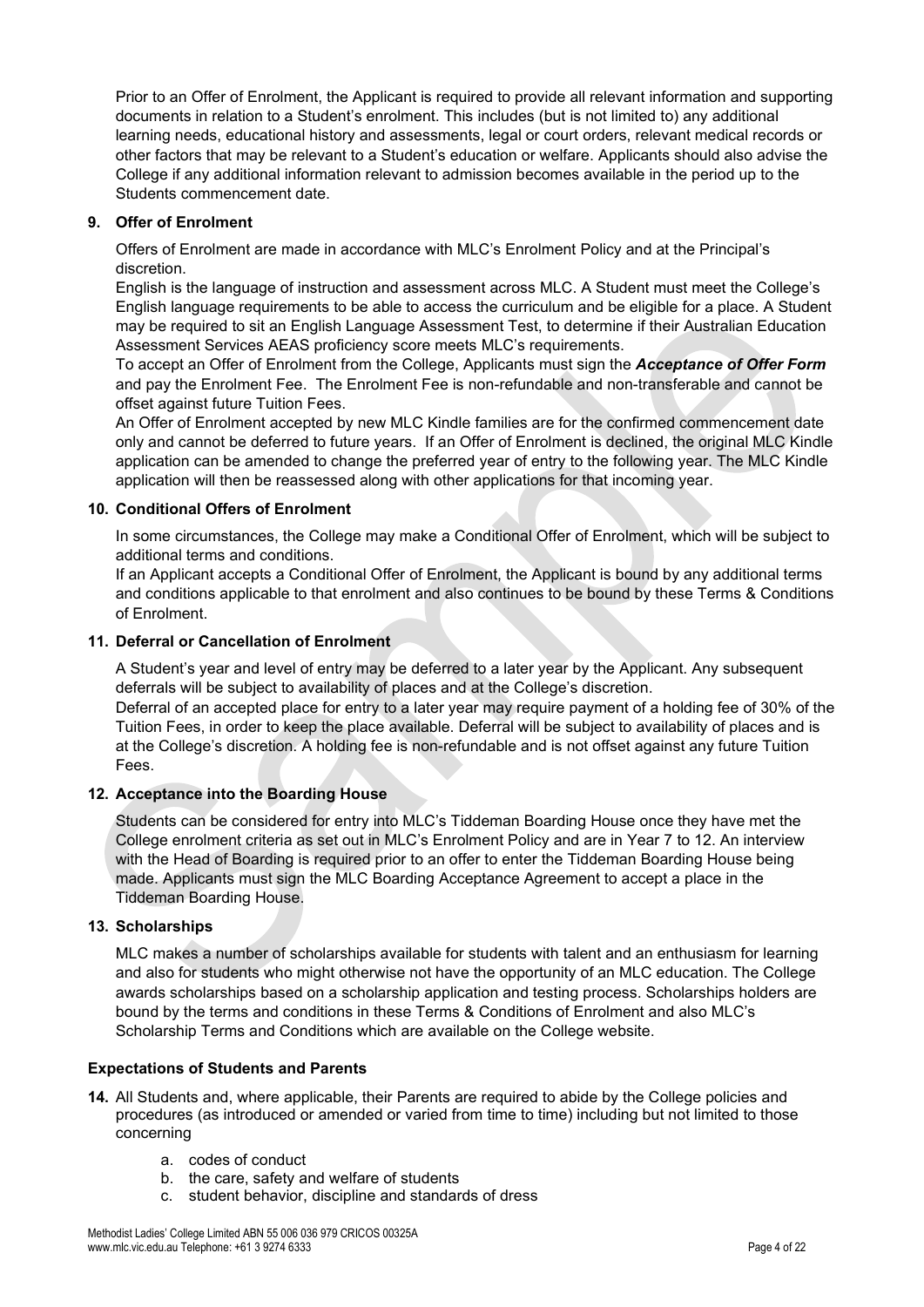- d. anti-harassment and discrimination
- e. technology and social media use
- f. complaints and grievances.
- **15.** Failure to abide by the College policies may result in disciplinary action for the student or cancellation of enrolment.
- **16.** Students in Prep Year 12 returning to the College after school holidays must join their classes on the dates fixed for commencement. A Student is not permitted to leave the College at the end of a term until the recognised closing date, except under special circumstances and with prior approval from the Head of School. Parents must notify the College immediately of any absence.

#### **Disclosure**

- **17.** The Applicant acknowledges that the Application for Enrolment has been completed honestly and correctly, and that the Applicant has made full disclosure in response to the matters and questions raised in the Application for Enrolment.
- **18.** A failure to complete the Application for Enrolment honestly and correctly, or to make full disclosure, may result in the immediate termination of the Enrolment Agreement by the College.
- **19.** The College reserves the right to obtain further information regarding the Student including all academic information, school reports, living arrangements and all medical and other reports regarding the Student, if applicable.

#### **Student Withdrawal or Deferral**

#### **20. Notification Period**

If the Parent wishes to withdraw the Student from the College, or defer the Student's enrolment at the College, the Applicant must give to the College one term's notice in writing signed by each of the Parents who signed the Enrolment Agreement or pay to the College the equivalent of one term's Tuition Fees. No 'part of' a term or school holiday period will be included in determining the notice period. The following notice periods apply for the withdrawal of a Student:

- a. Day Student: One full term's notice is required, in writing to the Principal, before the withdrawal of a day Student from the College. If the required notice is not given, one full term's Tuition Fees will be charged in lieu of notice.
- b. Boarding Student: Two full term's notice is required, in writing to the Principal, before the withdrawal of a boarding Student from the College. If the required notice is not given, two full term's Boarding House fees and one full term's Tuition Fees will be charged in lieu of notice.
- c. Boarding Student transferring to Day Student: Two full term's notice is required, in writing to the Principal, when a boarding Student no longer requires accommodation and is transferring to a day Student. If the required notice is not given, two full term's Boarding House fees will be charged in lieu of notice.
- d. MLC Kindle: One full school term's notice is required, in writing to the Principal, before the withdrawal of a MLC Kindle Student from the College. If the required notice is not given, one full term's Tuition Fees will be charged in lieu of notice.

# **21. Refunds and Notice Periods**

Application Fees and Enrolment Fees are non-refundable. For Tuition Fees and Charges, if the required notice is provided, pre-paid pro-rata fees will be refunded within three months to the person/s who made the relevant payment or the Applicant.

The withdrawal of a Student and subsequent re-enrolment of the same Student requires a new Application for Enrolment and payment of the Application Fee and Enrolment Fee. A new date of application will be allocated.

A half term's notice is required to discontinue a special subject, or a fee equivalent to a half term's Tuition Fees will be charged. A full term's notice is required to discontinue a co-curricular activity, or a fee equivalent to a full term's fee will be charged.

No refund of Tuition Fees paid or waiver of any Tuition Fees outstanding will be made if the Student is withdrawn from the College during a term or is absent for any reason without providing the requisite notice period.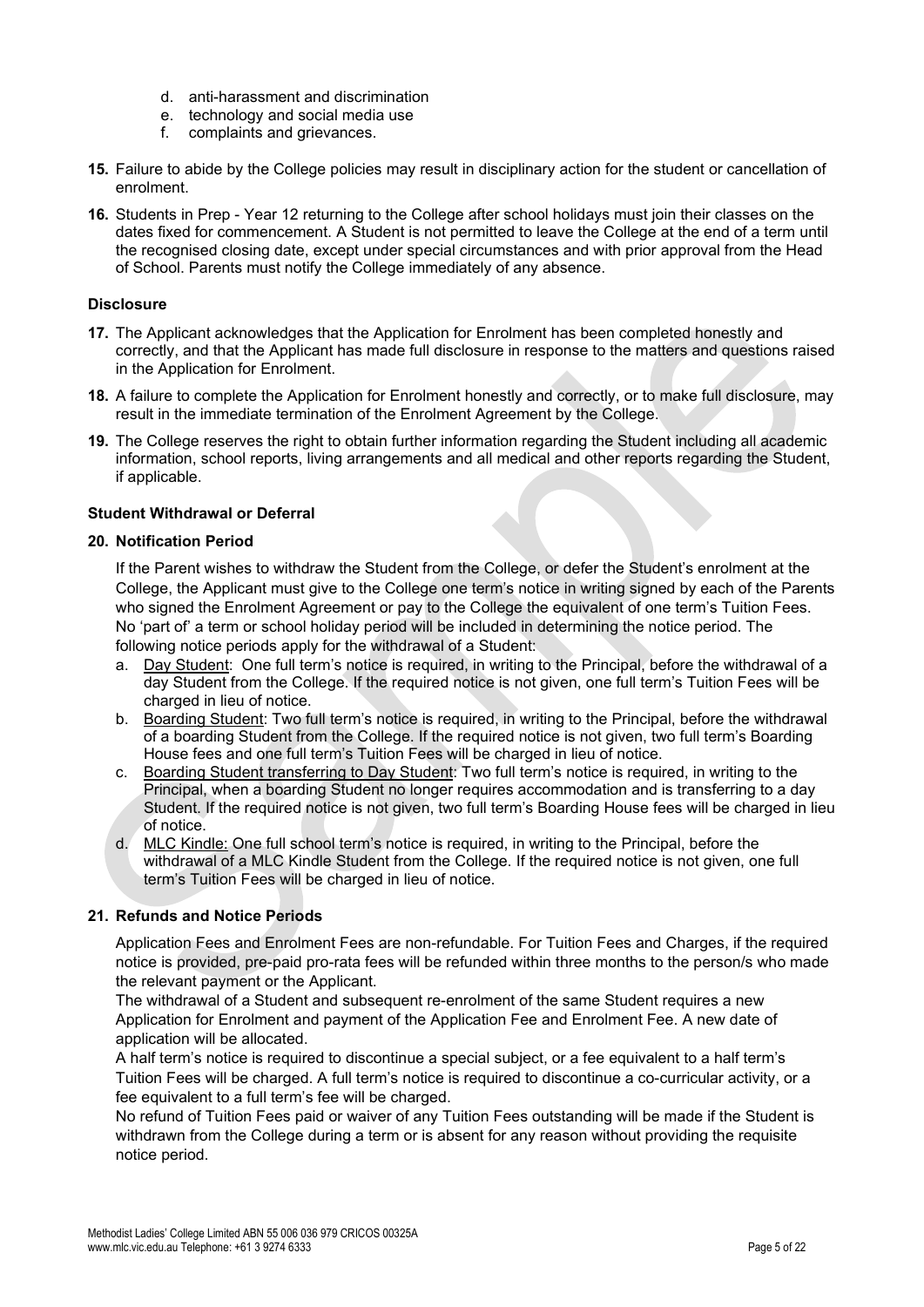All student mobile computing devices are financed through a fixed term rental program. On withdrawal, Parents will be contacted regarding either the return of devices and subsequent credit of any recoverable costs; or the amount payable should they wish to retain the device and its bundled accessories.

# **22. Cancellation/suspension of enrolment**

The College may cancel or suspend a Student's enrolment at any time by giving notice of such to the Parent. Cancellation or suspension of enrolment is at the sole discretion of the Principal and may occur as a result of (but not limited to):

- a. unsatisfactory conduct, behavior or attendance of the Student
- b. failure by the Student or Parent to follow any College rules, procedures or codes of conduct
- c. failure to pay Tuition Fees or Charges within the terms of this agreement
- d. a break down in the relationship of trust and cooperation between the Parents, the College or its staff to the extent it is detrimental to the education or welfare of the Student or the good of the College.

# **23. Disciplinary action**

The College reserves the right to discipline the Student, including for out of hours behaviour that may affect other Students or staff or unduly damage the reputation or property of the College.

Disciplinary action may be implemented against the Student in line with the College's Student Code of Behaviour and Discipline Policy (including suspension, detention and up to expulsion from the College if in the opinion of the Principal the Student is found to have breached the College policies or is found to have engaged in behaviour detrimental to the College, its staff or Students).

If the Principal suspends the Student, the Parent shall be notified to that effect and the period for which the suspension shall operate.

If suspended, the Student shall not enter upon any of the College grounds for any purpose during the period of suspension without the express permission of the Principal and shall be the sole responsibility of the Parents during such period.

The Parents are expected to support the aims, objectives, ethos, rules and policies and discipline of the College. Disciplinary action may be implemented against the Student and/or Parent if in the opinion of the Principal the Parent is found to have breached the Parent Code of Conduct. Disciplinary action may include, but is not limited to, termination of enrolment of the Student.

# **Business Terms and Conditions**

# **24. Tuition & Boarding Fees**

Tuition Fees and Boarding House fees can be found on the College website (www.mlc.vic.edu.au). The College Board may vary Tuition Fees and Charges from time to time at its sole discretion. Parents will be notified in advance of any such variation.

Tuition Fees are billed one instalment in advance. The first instalment invoice is billed in October each year and relates to the following year's fees. The remainder of the Tuition and Boarding House fees are payable in February and June of the following year. All invoices and statements are sent by email and are available on the College intranet site, myMLCfamily. Families are responsible for ensuring the College has their current email addresses and mobile phone details.

Signatories to the Offer of Enrolment from the College acknowledge that they are jointly and severally responsible for all Tuition Fees and Charges payable as a result of enrolling a child at MLC.

Responsibility for Tuition Fees and Charges remains with all signatories irrespective of what may happen to the relationship of the signatories. MLC may agree to add new billing nominees at its sole discretion.

# **25. Other Charges**

A compulsory technology levy is applied to all local Students from Prep to Year 12. This levy covers the cost of computer technology, support and peripherals. A per annum non-refundable software charge is also applicable to Students in Years 7 – 12.

MLC's Education Outdoors program costs are in addition to Tuition Fees and boarding fees. The cost associated with the compulsory Marshmead and Banksia Education Outdoors programs are billed in Term 1.

Students of the International Baccalaureate (Year 11 and 12) incur an additional fee to undertake the program.

The Principal may authorise other particular expenditures (for example medical expenses, school materials or charges for elective subjects) to be charged to the Student's account.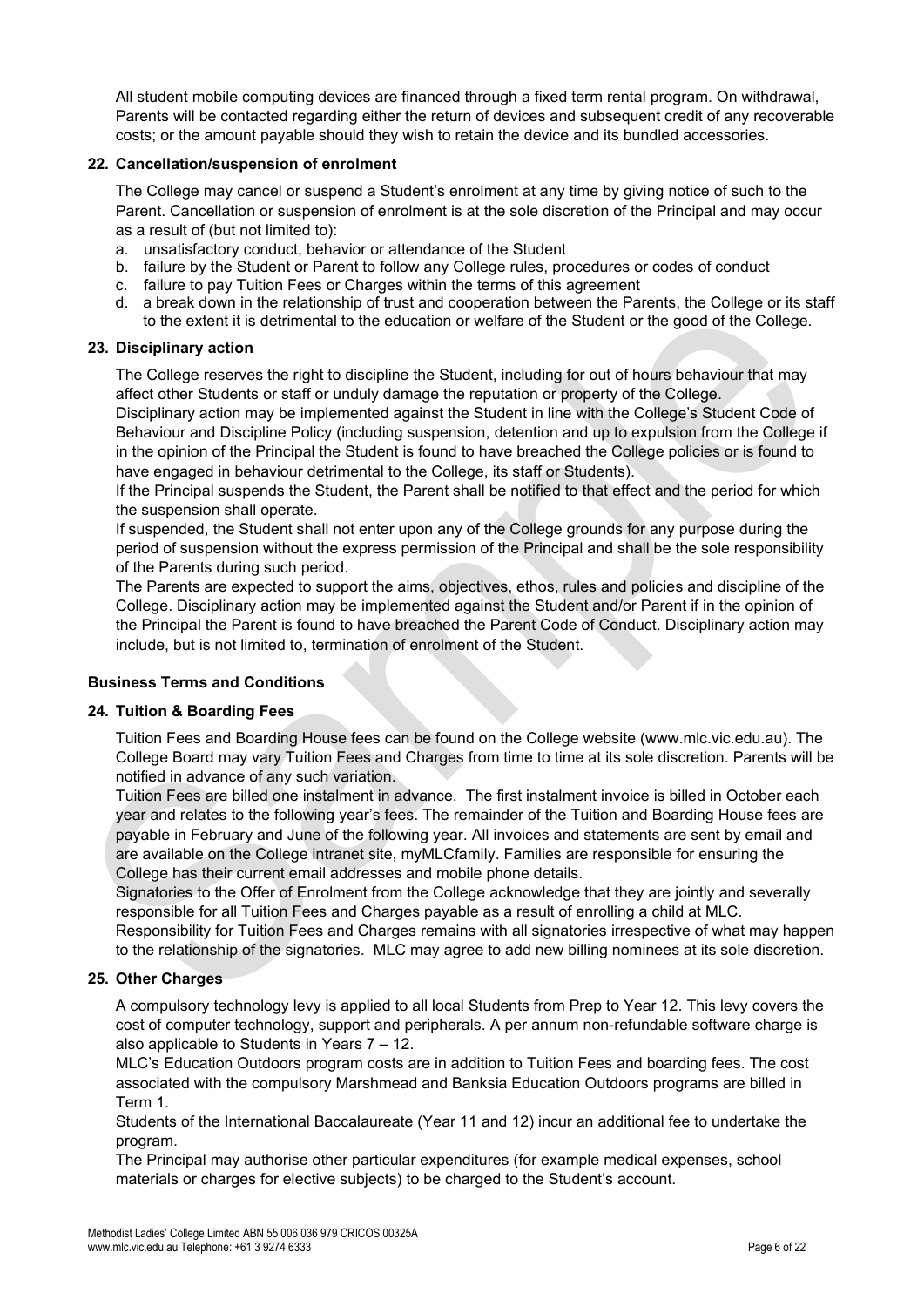In circumstances where Students apply and are granted permission by the College to study subjects offered by external providers, the cost will be an additional expense of the family and may be charged by the College or the external provider.

Charges apply for a range of optional co-curricular services available at MLC, including but not limited to some sports (for example, rowing, kayaking, snow sports), Music Tuition and Speech and Drama. Before school, after school and holiday care is run on campus by an external provider and available to all MLC Junior School Students. Fees are billed directly by the external provider.

MLC Kindle will apply fees for late pick up of Students after the centre closing time of 6.30pm.

#### **26. Payment**

Accounts are payable within 14 days from the date of issue of the invoice. Payment must be made in Australian dollars. A late payment fee of \$250 is applied if a payment is not received by the College by the due date.

Any credit card or direct debit payment which is declined by the bank, for any reason, will incur an administration fee of \$75. When paying by international bank transfer, families must include any applicable bank fees in addition to the College Tuition Fees and Charges to ensure that your account is paid in full. The College may not permit a Student to attend classes when Tuition Fees and Charges remain outstanding.

#### **27. Early payment**

The College may offer a small discount for fees paid in advance for 12 months only. The discount is applicable on Tuition Fees, boarding fees and the technology levy only. To be eligible for this discount a full year of fees must be paid in advance of the due date for the October invoice. Parents should contact the MLC Family Accounts team to access details.

#### **28. Non-payment of Fees**

The College may at its absolute discretion enter into a payment plan with parents in respect of outstanding Tuition Fees, where the College considers special circumstances justify it. The College may on 30 days' written notice to the parents of a Student, discontinue the Student's enrolment or cancel the new enrolment of a sibling if an account remains outstanding for more than 30 days, where a payment plan has not been entered into.

#### **29. Attendance**

Students must attend the College on the dates and between the hours advised by the College. After holiday periods it is expected that Students will return to the College on the dates fixed for resuming unless permission is obtained from the relevant Head of School.

Students are not permitted to leave the College at the end of term until the published closing date unless permission is obtained from the relevant Head of School.

It is the responsibility of the Parent to advise the College as soon as practicable if a Student is to be absent for any reason and the estimated length of absence.

The Parent will encourage the Student to take full advantage of the curricular and co-curricular opportunities provided to further their education so that the Student may develop holistically.

#### **30. Leave of Absences**

A leave of absence, subject to the College's discretion may be granted for a minimum of one term's absence. All requests for a planned leave of absence from the College, for one term or more, must be submitted in writing to the relevant Head of School for approval at least one full term in advance of the commencement of the leave. The request must include the proposed dates of absence and the reason for the absence. The request can be granted only where all Tuition Fees and Charges and any other amounts owing to the College at the time of the request have been paid in full.

For an approved leave of absence, 30% of the applicable Tuition Fees will be charged in advance as a holding fee to guarantee re-entry. This is non-refundable and not offset against future Tuition Fees. In addition to the holding fee, the notebook payout fee will be charged to your Family Account.

During a leave of absence, the Student will be provided with a broad outline of the curriculum. A leave of absence will not be considered, nor will Tuition Fees or Charges be refunded where schoolwork is still provided, assessed and supervised and/or reports submitted.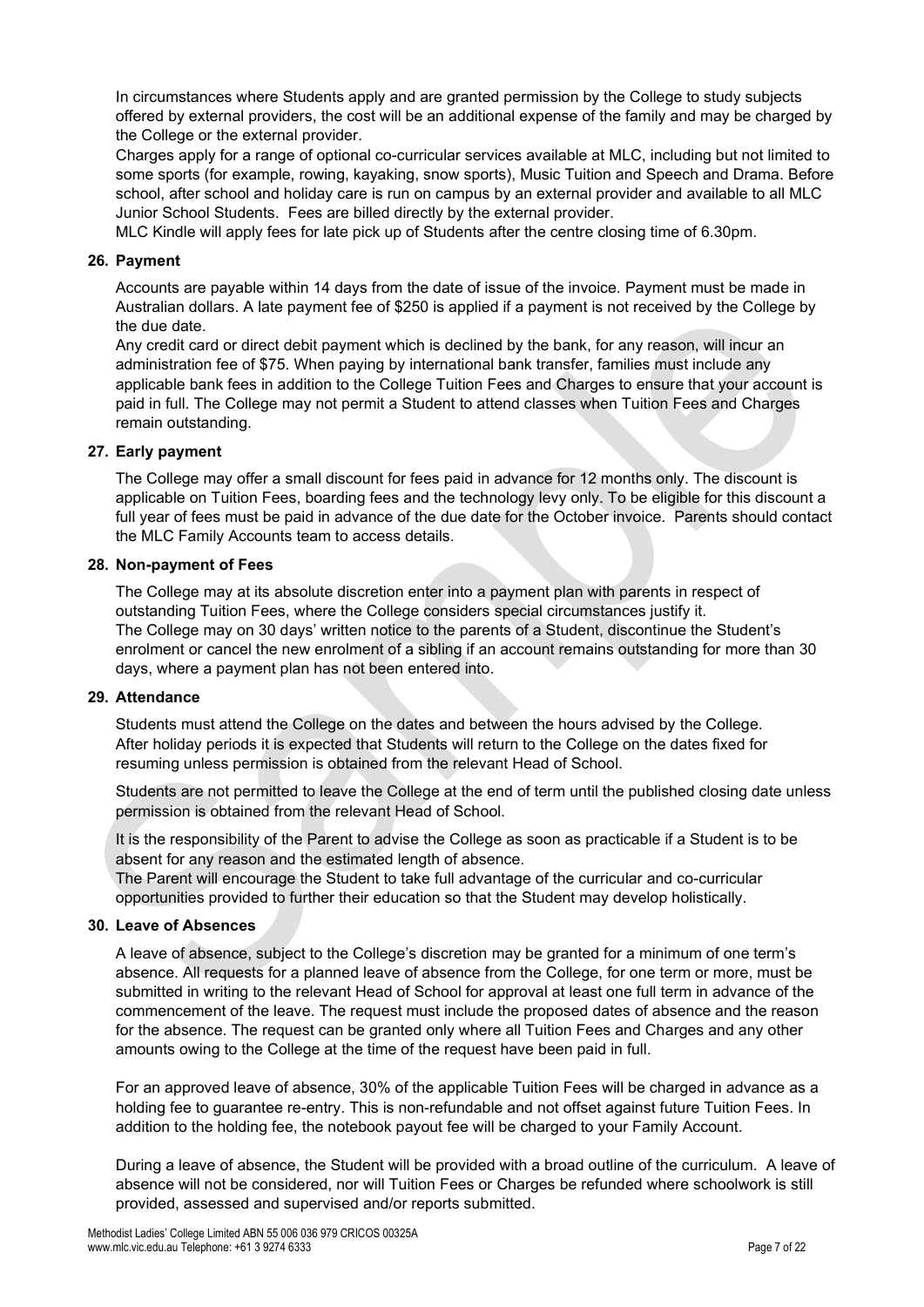On a Student's final day prior to commencing a leave of absence, any College issued device must be returned to the Centre for Computing and Communications (CCC). Should the parent(s) elect to retain the device throughout the leave of absence period, approval must be granted by the Principal. Upon approval, the full payout fee for the device will be charged.

#### **31. Prolonged illness**

In the case of prolonged illness (one school term or more), an application, accompanied by a medical certificate, may be made to the Director of Corporate Services for consideration of some remission of Tuition Fees.

# **32. Annual Booklists**

Students in Years 7 to 12 are issued with an annual booklist that details all resources and stationery requirements for the year. Books can be purchased directly from the College's official book supplier. The costs of purchasing the books on the annual booklist are in addition to the Tuition Fees.

#### **33. Child Care Subsidy – MLC Kindle**

Any Child Care Subsidy (CCS) owed to families following the Government's end of year reconciliation process will be paid directly to the CCS claimant in Term 1 of the following year. If a family has been overpaid the Child Care Subsidy during the year, the family will be required to repay Centrelink the overpayment. The balance owing to the College is payable by the College Fee Schedule due dates. Any CCS payments received will be credited to the Parent's account progressively on receipt from Centrelink.

#### **34. MLC Star Card**

The MLC Star Card is an important identification item for Students. If lost, it must be reported immediately to the MLC Centre for Computing and Communications ('CCC'). The card will be cancelled, and a new card reissued, with the replacement card fee of \$5 charged to the Family Account.

#### **35. GST**

Tuition Fees and Charges quoted for taxable supplies include GST where applicable.

#### **36. Consumer Protection Laws**

These Terms & Conditions of Enrolment, and the availability of the College's complaints and appeals processes, do not affect the rights of the Applicant to take action under the *Australian Consumer Law* if the *Australian Consumer Law* applies.

#### **Medical**

- **37.** The College must be kept up to date and informed of a Student's physical and/or medical needs, including any significant illness suffered or developed by the Student before and during their enrolment. The College reserves the right to assess and determine its ability to provide ongoing education to a Student, and reserves the right to require the Parent to provide the College with information as requested, or to require the Parent to withdraw the Student for a period of time reasonably required to undergo medical treatment.
- **38.** The College must be immediately notified of any infectious or contagious illnesses or diseases which are contracted by a Student and that Student will not be permitted to attend school, or any College activity, until a medical clearance has been obtained in writing.
- **39.** The College will notify the Parent of any injury or illness the Student may suffer at the College, which warrants staff intervention or a visit to the College sick bay.
- **40.** In the event of an accident or medical emergency when it is impractical to communicate with the Parent or nominated contact person, the Parent authorises the College to take action and incur expenditure as the College considers necessary in the best interests of the Student. The Parent will be responsible for any expenses incurred by the College on behalf of the Student arising from any such emergency or urgent medical treatment. The Parent will indemnify the College for the cost of any such treatment or action taken.
- **41.** Students may access the services of specialists such as the College Nurse, Counsellors and Chaplain. By accepting these Terms & Conditions of Enrolment as part of the Enrolment Agreement, the Parent consents to those services being provided and for confidentiality between Student and specialist to be maintained without reference to the Parent where the specialists deem that appropriate.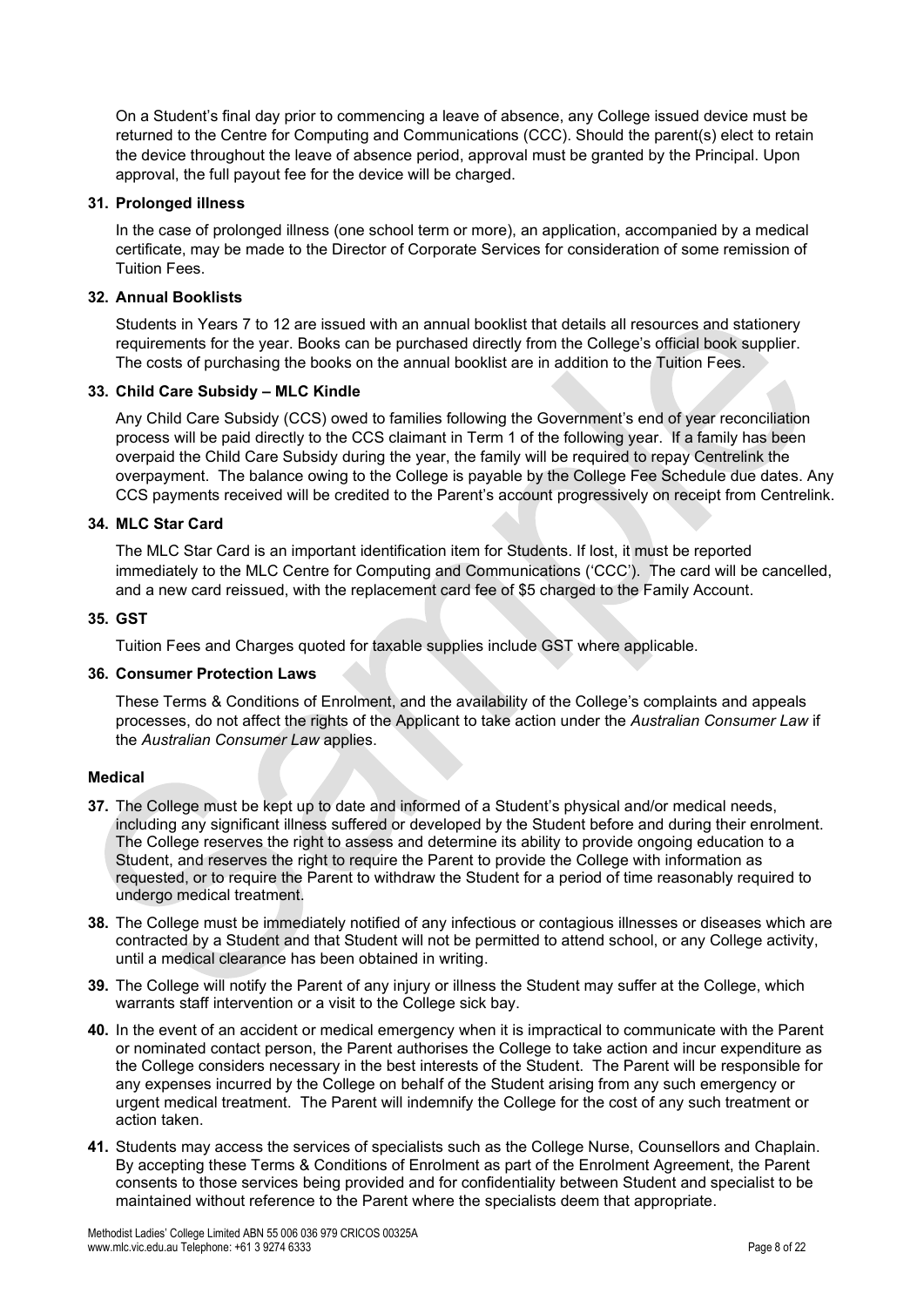#### **Losses due to theft or damage to property**

- **42.** It is the responsibility of the Student and the Parent to take care of any personal possessions including musical instruments, sporting equipment, electronic devices, clothing and other personal possessions, and the College is not liable for any loss, theft or damage to this property.
- **43.** The Parent will indemnify the College for any loss or damage to school property arising from the use or possession of such property by the Student.

#### **International Students**

**44.** International Students must also refer to the document entitled Terms & Conditions of Enrolment – International Students for additional terms and conditions applicable to International Students.

#### **Privacy: Standard Collection Notice**

- **45.** The College collects personal information, including sensitive information about Students and Parents before and during the course of a Student's enrolment at the College. This may be in writing, through technology systems or in the course of conversations. The primary purpose of collecting this information is to enable the College to gather information for the application process and to provide schooling to Students enrolled, exercise its duty of care, and perform necessary associated administrative activities which will enable Student to take part in all the activities of the College.
- **46.** Some of the information collected is required to satisfy the College's legal obligations, particularly to enable the College to discharge its duty of care.
- **47.** Laws governing or relating to the operation of a school require certain information to be collected and disclosed. These include the *Privacy Act 1988* (Cth), *Education and Training Reform Act 2006* (Vic), *Privacy and Data Protection Act 2014* (Vic) and *Health Records Act 2001* (Vic). The College abides by all relevant legislative requirements in relation to the collection, use and dissemination of personal information.
- **48.** Health information about Students is sensitive information within the terms of the Australian Privacy Principles (**APPs**) under the *Privacy Act 1988* (Cth). The College may ask Applicants to provide medical reports about the Student from time to time.
- **49.** A Student's enrolment or commencement at the College may be delayed or prevented if the College cannot collect certain personal information. This is particularly so where the information is relevant to the wellbeing, health and safety of the Student, other Students and/or staff.
- **50.** The College may disclose personal and sensitive information for educational, administrative and support purposes, including to:
	- other schools and teachers at those schools;
	- government departments (including for policy and funding purposes);
	- medical practitioners;
	- people providing educational, support and health services to the College, including specialist visiting teachers, coaches, volunteers, and counsellors;
	- providers of learning and assessment tools;
	- assessment and educational authorities, including the Australian Curriculum, Assessment and Reporting Authority (ACARA) and NAPLAN Test Administration Authorities (who will disclose it to the entity that manages the online platform for NAPLAN);
	- people providing administrative and financial services to the College;
	- anyone the Applicant authorises the College to disclose information to;
	- anyone to whom the College is required or authorised to disclose the information to by law, including child protection laws; and
	- anyone who is entitled to receive that information as an Information Sharing Entity pursuant to the Child Information Sharing Scheme or the Family Violence Information Sharing Scheme.
- **51.** Personal information collected from Students is regularly disclosed to their Parents.
- **52.** The College may use online or 'cloud' service providers to store personal information and to provide services to the College that involve the use of personal information, such as services relating to communication, education and assessment applications. Some limited personal information may also be provided to these service providers to enable them to authenticate users that access their services. This personal information may reside on a cloud service provider's server which may be situated outside Australia.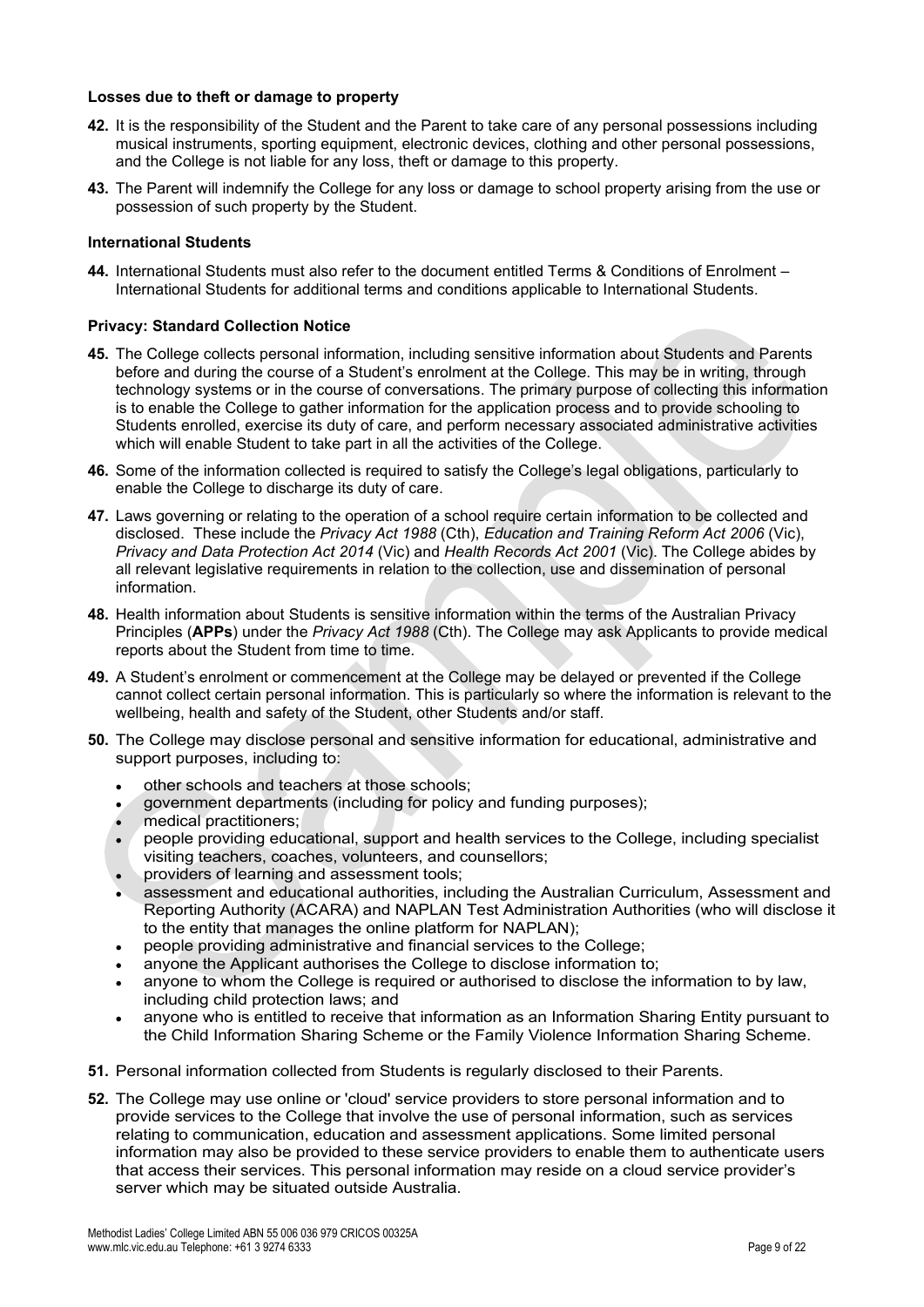- **53.** The College's Privacy Policy, accessible on the College website, sets out how Parents or Students may seek access to and correction of their personal information which the College has collected and holds. However, access may be refused in certain circumstances such as where access would have an unreasonable impact on the privacy of others, where access may result in a breach of the College's duty of care to the Student, or where Students have provided information in confidence. Any refusal will be notified in writing with reasons where appropriate.
- **54.** The College's Privacy Policy also sets out how Applicants and Students can make a complaint about a breach of the APPs and how the complaint will be handled.
- **55.** The College may engage in fundraising activities. Information received from Parents may be used to make an appeal to Applicants. It may also be disclosed to organisations that assist in MLC's fundraising activities solely for that purpose. The College will not disclose Parent's personal information to third parties for their own marketing purposes without prior consent.
- **56.** On occasions information such as academic and sporting achievements, Student activities and similar news are published in College newsletters and magazines, on the College intranet, website and social media. This may include photographs and videos of Student activities such as sporting events, school excursions and tours. The College will obtain permissions from the Student's Parent (and from the Student if appropriate) if MLC would like to include such photographs or videos or other identifying material in its promotional material or otherwise make this material available to the public such as on the internet.
- **57.** Any Applicant providing the College with the personal information of others, such as doctors or emergency contacts, is encouraged to inform them that such disclosure is being made to the College and the reason why it has been disclosed.

#### **Definitions**

"**Applicant**" means the person/s set out in the Enrolment Agreement being the Parent's and/or Guardian/s of the Student listed in the Agreement and if more than one, each of them jointly and severally.

**"Application Fee"** means the amount payable, as advised by the College in the Offer of Enrolment.

**"Application for Enrolment"** means the document which the Applicant is required to complete in order to be eligible to be considered for enrolment at the College.

"**Boarding House Fees"** means the fees payable to MLC for the Student's boarding house accommodation, as advised by MLC to the Parent/s and available on the MLC website.

**"Charges"** means non-Tuition Fees including, but not limited to IT charges, consolidated charges, camp, excursion charges, charges for elective subjects, school materials, medical expenses and other expenses referred to in these Terms & Conditions of Enrolment.

**"Conditional Offer of Enrolment"** means an Offer of Enrolment which is subject to additional terms and conditions

"**Terms & Conditions of Enrolment**" means these conditions of enrolment including any subsequent amendments made by Methodist Ladies' College.

**"College"** refers to Methodist Ladies' College Ltd. ACN 55 006 036 979, 207 Barkers Road Kew, Victoria, Australia.

"**Enrolment Agreement**" means the Agreement comprised of these Terms & Conditions of Enrolment, the Fee Schedule, the Parent Code of Conduct and Student Code of Behaviour and Discipline Policy by which the Applicant agrees to be bound.

"**Enrolment Fee**" means the fixed amount which is payable at the time of enrolment, as set out by the College.

**"Fee Schedule"** means the list of fees published on the College website.

**"International Student"** has the same meaning as "overseas student" in section 1.1.3 of the Education and Training Reform Act 2006 (Vic).

**"Methodist Ladies' College"** or **"MLC"** means Methodist Ladies' College Ltd ABN 55 006 036 979, 207 Barkers Road Kew, Victoria, Australia.

**"MLC Kindle"** means MLC's early learning centre.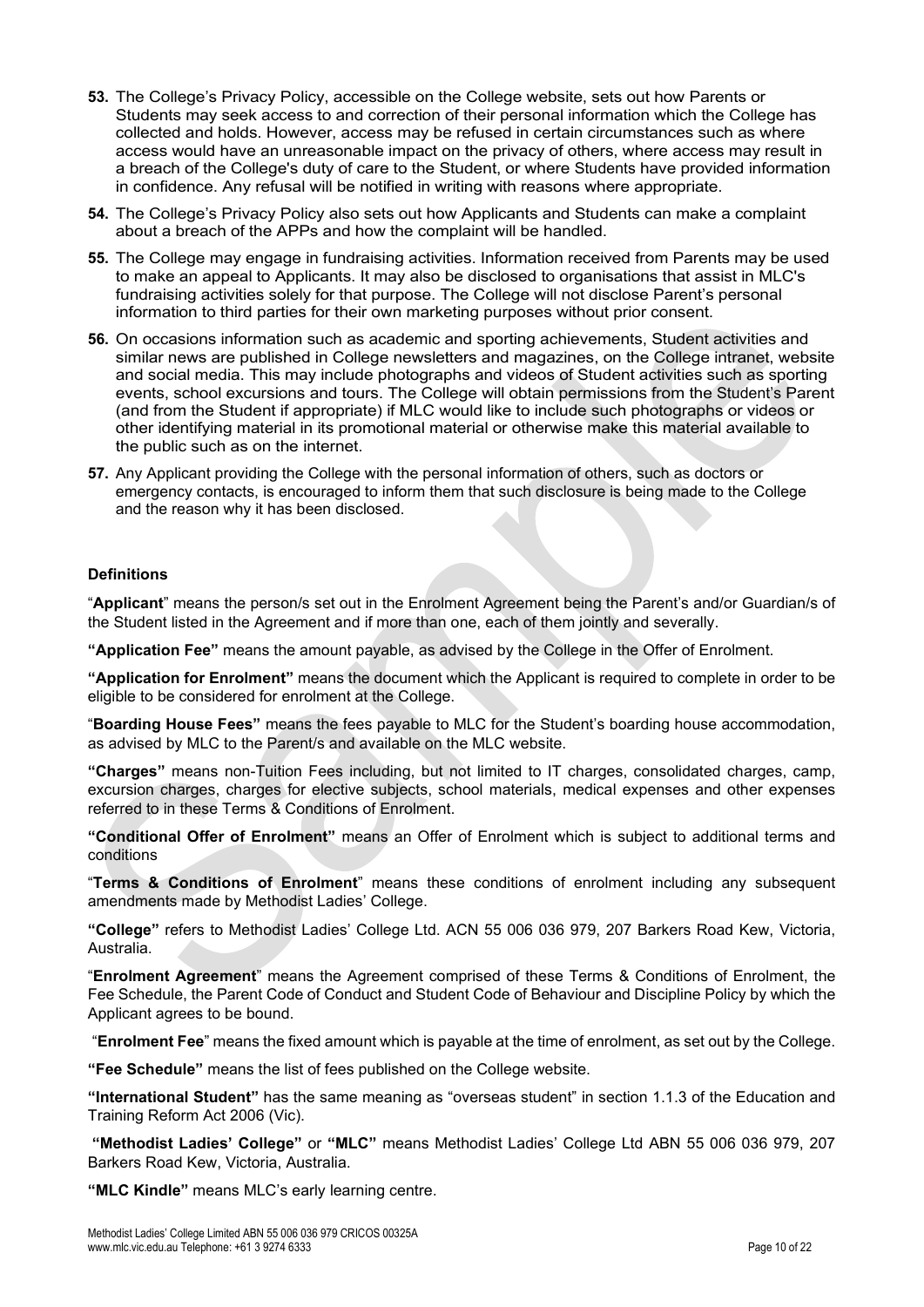**"Offer of Enrolment"** means the offer letter the College sends to an Applicant, offering a Student a place at the College.

**"Parent"** refers to the parent/s and or guardian/s of the Student enrolled at the College, and if more than one, each of them jointly and severally.

"**Principal**" means the Principal of the College, or the Principal's authorised representative.

"**Student**" means the student named in the Enrolment Agreement.

**"Tuition Fees"** means the tuition fees payable to the College, as advised by the College to the Applicant and available on the College website.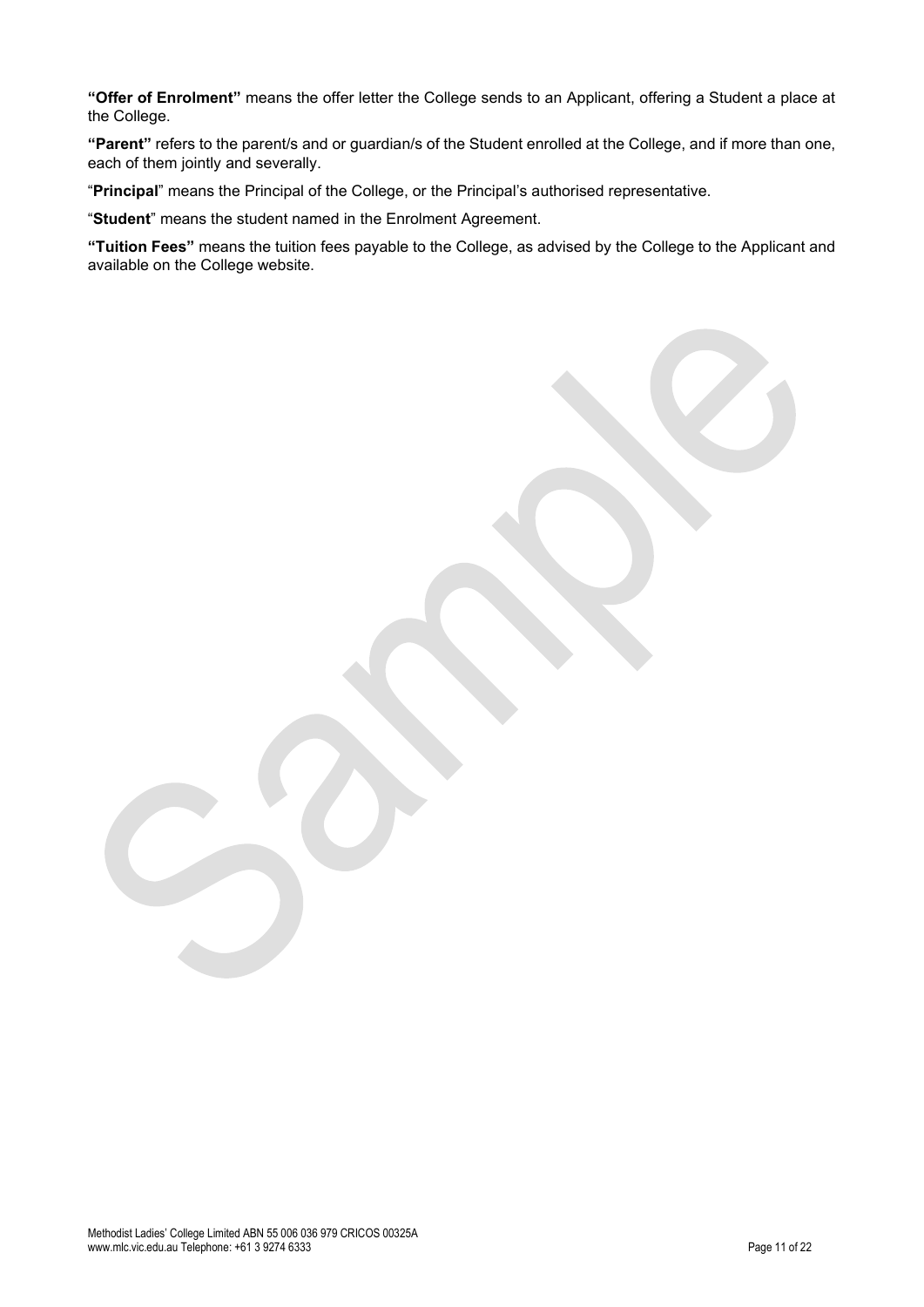# 2022 Schedule of Fees and Charges

# **Application Fee**

| Single applicant    | \$100 |
|---------------------|-------|
| Multiple applicants | \$150 |

(from the same family)

Except as prescribed in the refund conditions outlined in the MLC International Student Additional Terms & Conditions of Enrolment, this fee is neither refundable nor transferrable.

# **Enrolment Fee**

Upon acceptance of an offer of enrolment and return of the signed Enrolment Agreement, a non-refundable and non-transferable entry fee is payable:

| First student           | \$1.250 |  |
|-------------------------|---------|--|
| Each subsequent sibling | \$1,000 |  |

(from the same family)

# 2022 Annual Fees

| Prep    | \$20,400 |
|---------|----------|
| Year 1  | \$21,105 |
| Year 2  | \$22,620 |
| Year 3  | \$24,600 |
| Year 4  | \$26,580 |
| Year 5  | \$28,380 |
| Year 6  | \$30,210 |
| Year 7  | \$31,050 |
| Year 8  | \$31,680 |
| Year 9  | \$32,250 |
| Year 10 | \$33,150 |
| Year 11 | \$34,200 |
| Year 12 | \$34,200 |

# **Boarding Fees**

| Years 7 - 12 | \$31,050 |
|--------------|----------|
|              |          |

# **International Full Fee**

| Prep - Year 9 | \$44,310 |
|---------------|----------|
| Years 10 - 12 | \$47,910 |

# Technology Levy\*

| Prep - Year 2 | \$360   |
|---------------|---------|
| Years $3 - 6$ | \$870   |
| Years 7 - 12  | \$1,110 |

\*Not payable for International Full Fee students.

Per annum software charges will be added for students in Year 7 - Year 12, in February. These charges are non-refundable.

# **Additional Charges**

#### **International Baccalaureate**

| Year 11 - 12       | \$1,875 |  |
|--------------------|---------|--|
| <b>MLC Banksia</b> |         |  |
| Year 5             | \$570   |  |
| Year 6             | \$620   |  |
| Year 7             | \$710   |  |
| Year <sub>8</sub>  | \$710   |  |

#### **MLC Marshmead**

Boarders do not pay an additional Marshmead fee.

| Year 9 | \$4,900 |
|--------|---------|
|        |         |

# Kindle

#### Infant

| 2 days (Thurs, Fri)                                               | \$16,590 |
|-------------------------------------------------------------------|----------|
| 3 days (Mon, Tues, Wed)                                           | \$24,870 |
| Full time                                                         | \$41,460 |
| Toddler                                                           |          |
| 2 days (Thurs, Fri)                                               | \$16,590 |
| 3 days (Mon, Tues, Wed)                                           | \$24,870 |
| Full time                                                         | \$41,460 |
| <b>Three Year Old</b>                                             |          |
| 2 days (Thurs, Fri)                                               | \$15,120 |
| 3 days (Mon, Tues, Wed)                                           | \$22,650 |
| Full time                                                         | \$37,770 |
| <b>Four Year Old</b>                                              |          |
| Core                                                              | \$37,770 |
| Operates between 7:20 am and 6:20 nm Mendeu to Friday (evaluation |          |

etween 7:30 am and 6:30 pm Monday to Friday (excluding Public Holidays). 50 weeks per annum. Two or three days may be available on request.

| Sessional Kindergarten | \$19,830 |  |
|------------------------|----------|--|
|                        |          |  |

Operates between 8:45 am and 3:00 pm Monday to Thursday (excluding Public Holidays), during term time.

#### MLC Kindle fees for late pickup

\$24.00 per first 10 minutes or part thereof. \$47.00 per second 10 minutes or part thereof. \$70.00 per third 10 minutes or part thereof.

Tuition fees are charged in 3 equal instalments and billed one instalment in advance (Oct, Feb and Jun). For further details on billing and due dates, please refer to the MLC terms and conditions of enrolment available on myMLC Family. International students should refer to the additional terms and conditions relevant to international full-fee paying students.

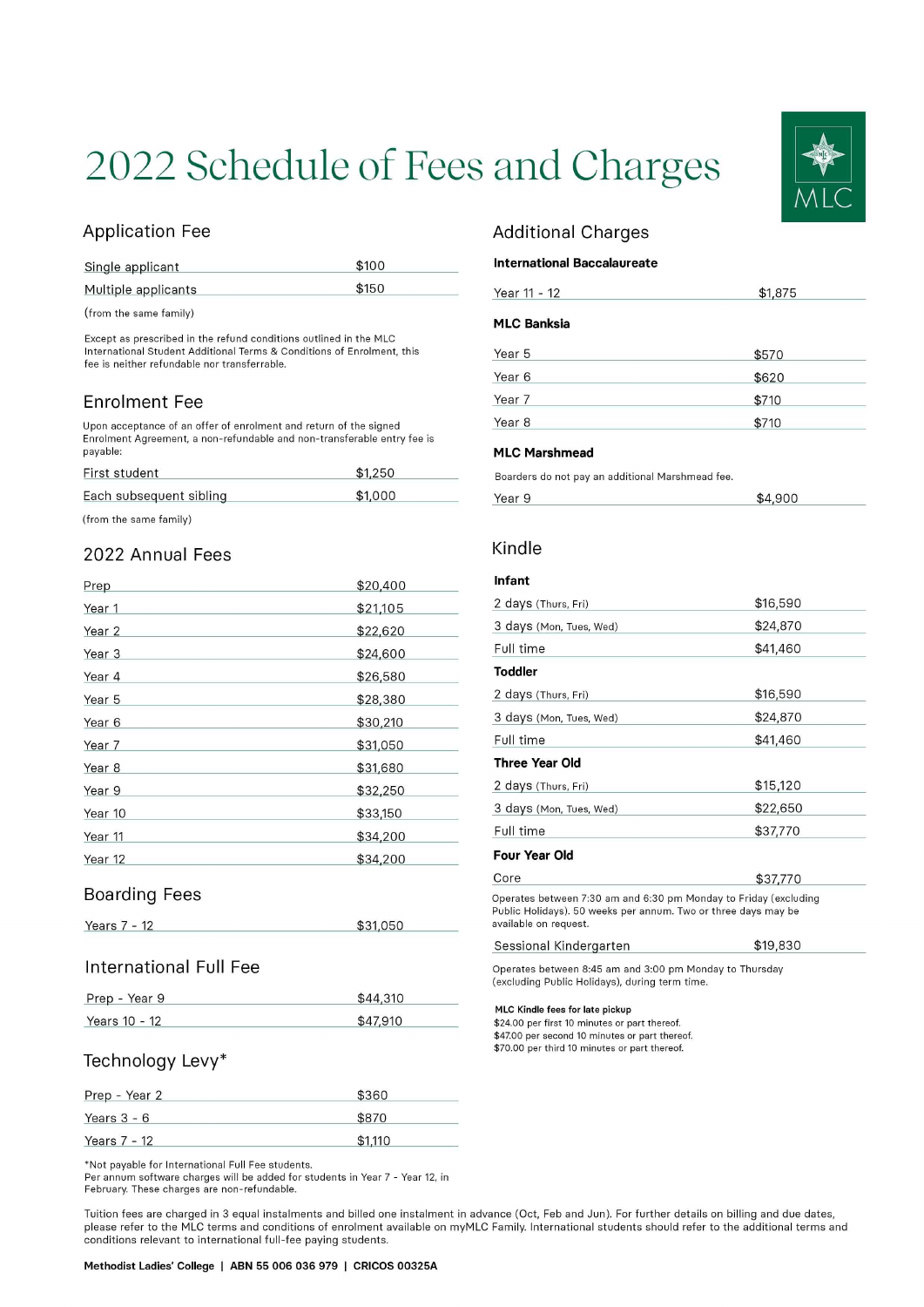# Parent Code of Conduct



# <span id="page-12-0"></span>**1. PURPOSE**

Methodist Ladies' College (MLC) values parents and guardians as part of the College community and recognises that they have a right to participate in their child's education. Cooperation, collaboration and partnership between parents and the College ensures that student learning, wellbeing and the core values of responsibility, respect and compassion are supported.

The purpose of the Parent Code of Conduct is to ensure such cooperation and support by outlining the College's expectations for all parents and guardians regarding the conduct expected of them while engaging in College related activities or representing MLC.

# **2. SCOPE**

This Code applies to all MLC parents, guardians and caregivers, (collectively, "Parents") with students enrolled at MLC. This Code applies across all College environments, including at all MLC campuses (Kew and the Boarding House, MLC Banksia and MLC Marshmead), both during and outside school hours and within and outside the physical school environments, including online.

# **3. RESPONSIBILITIES**

The **Board** is responsible for endorsing this Code of Conduct.

The **Principal** is responsible for defining this Code of Conduct and implementing the standards of conduct.

**Staff members** are responsible for providing guidance to Parents through positive role modelling and when appropriate, clear and respectful directions.

**Parents** are responsible for adhering to this Code of Conduct in support of the College's effort to maintain a safe and respectful learning environment for students and workplace for staff. Parents agree to be bound by this Code of Conduct when they accept an offer of enrolment from the College.

# **4. GENERAL EXPECTATIONS**

**4.1. Be a positive role model and support the College**

Parents are expected to support the educational ethos and values of the College, model appropriate behaviours for their children to learn from, and work with the College as it educates and provides wellbeing support to all students.

Parents can support the College and be positive role models by:

- 1) Abiding by the College's policies, procedures and directions, and ensuring their children do the same.
- 2) Being aware of the College's child protection protocols and, in particular, the Child Safety Policy which aims to ensure the safety and wellbeing of students.
- 3) Respecting (and showing to their children they respect) that the College is inclusive and welcomes students from a variety of backgrounds, and with different needs.
- 4) Encouraging their children to actively participate in the life of the College, including in the many sporting and co-curricular activities available (noting that some will be compulsory).
- 5) Being responsive to concerns raised by the College about their own child, including by being cooperative, providing information and attending meetings when required.
- 6) Keeping the College informed about their child's behavioural or educational needs, including by providing updated medical information as it becomes available. However, parents also need to appreciate that while the College will take into account any new information, the College cannot accommodate every need.
- 7) Keeping the College informed about their child's parenting arrangements, including any court orders that may be in place. However, parents should not involve the College in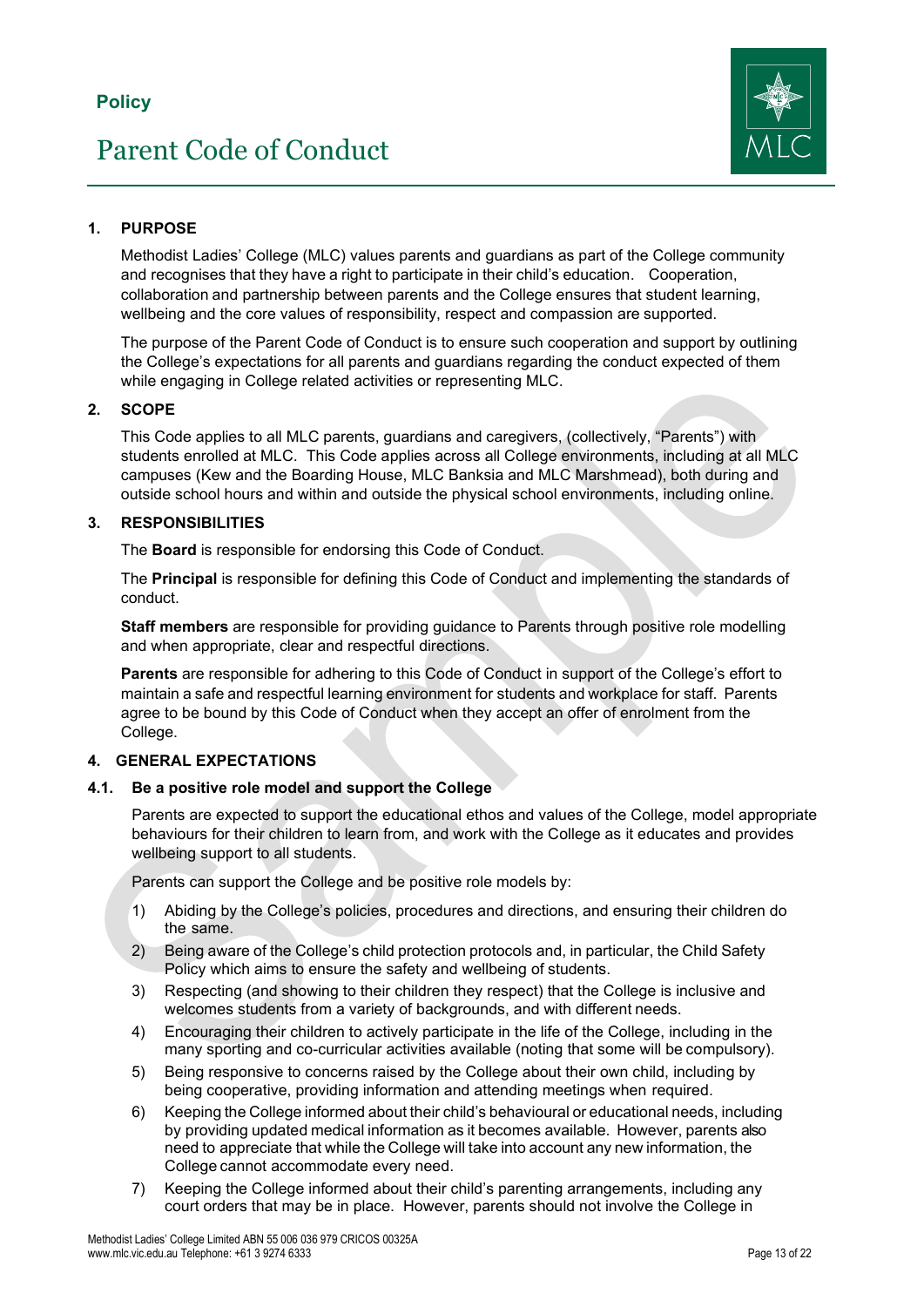parenting disputes, orexpect the College to act as the go-between for estranged parents.

- 8) Recognising the damage that gossip can do within a College community, and avoiding unconstructive commentary (including criticism, uninformed rumour or speculation) with other parents, including on social media.
- 9) Understanding that the College endeavours to make considered decisions that are in the best interests of all students and the entire community, and that any concerns or grievances regarding College practices should first be raised via the College's established internal complaints mechanisms.
- 10) Completing forms and providing information and permissions in a timely manner when requested to do so by the College, in order to enable the College to comply with its many regulatory requirements regarding child safety, health and welfare.

#### **4.2. Behave respectfully towards members of our community**

MLC expects that parents will always behave respectfully towards College staff (including employees, contractors and volunteers), students and other parents.

The following is a non-exhaustive list of behaviours that are not considered respectful:

- Bullying, intimidation, discrimination, sexual harassment, victimisation and child abuse.
- Actual or threatened aggression or violence.
- Behaviour that causes a risk to a person's health and wellbeing.
- Defamatory comments.
- Gossip, rumour, and innuendo.
- Raising one's voice, or using offensive language, while communicating.
- Age-inappropriate language when communicating with children.

#### **4.3. Appropriate use of technology and social media**

The expectations set out in this Code of Conduct also apply to the way a parent uses technology and behaves online.

For example, Parents should:

- 1) Respect a staff member's professional and personal boundaries, by not using their personal online presence to raise College matters (or otherwise engage in disrespectful behaviour).
- 2) Not take photos, videos or other recordings of another student without their parent's consent, and not publish information (including personal details, contact information, images and recordings) concerning a staff member, parent, student or other member of the College community online without express consent.
- 3) Avoid publishing information which may bring the College (or any of its staff, students, Parents and other members of the College community) into disrepute. This includes where an image or recording shows a student in College uniform behaving inappropriately.
- 4) Not communicate with other students outside of the College, including by email or on social media, without prior consent from that student's parent(s).
- 5) Not discuss confidential or sensitive College matters, including any matter relating to grievances about a particular staff member, students or other Parents online.
- 6) Not set up any online website, forum or group which features the College's name in its title, or which may suggest that it is operated or sanctioned by the College.

#### **4.4. When visiting College grounds, or attending College activities and events**

Parents must respect the College's risk management procedures when visiting the College. Parents should immediately proceed to Reception upon arrival to sign in, and should only enter a classroom or other student environment when invited to do so by a staff member. This requirement does not apply when visiting the College only to:

- attend an activity or event to which all members of the College community have been invited;
- visit the College Uniform Shop; or
- drop off or collect a child from College.
- When visiting the College, or attending College activities and events, Parents should model appropriate and respectful behaviour. This includes:
	- 1) Demonstrating good sporting conduct and fair play when attending the College's art,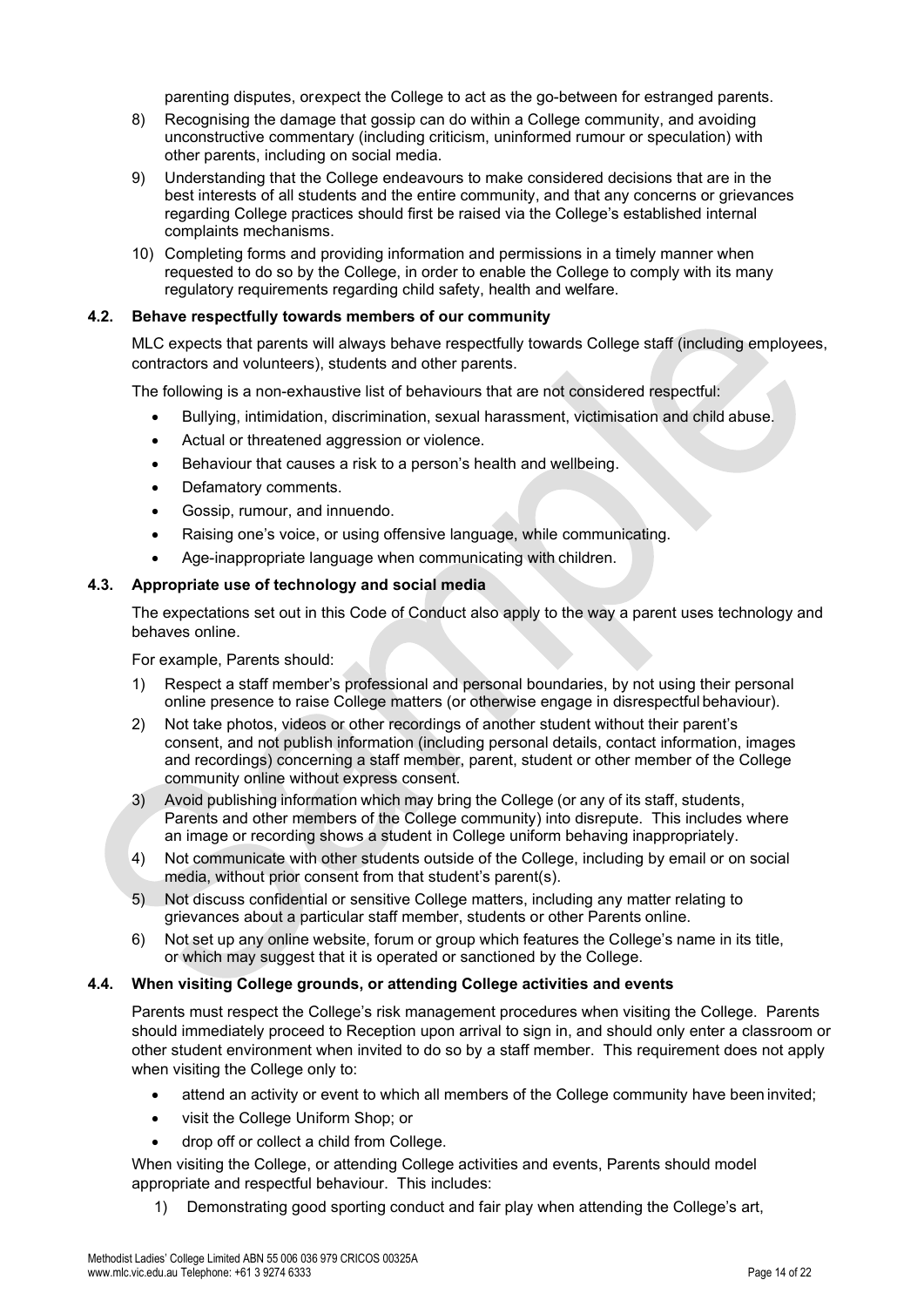drama and sporting events.

- 2) Adhering to applicable occupational health and safety and risk management procedures.
- 3) Following any reasonable directions given by College staff.
- 4) Showing appropriate care and regard for the property of the College and others. Any damage should be promptly reported to the College.
- 5) Dressing appropriately for the occasion.
- 6) Not being under the influence of drugs or alcohol.

#### **4.5. Drop off / pick up**

When dropping off and picking up students from the College, Parents are expected to ensure the health and safety of all members of our College community, as well as the wider community, at all times.

Parents must adhere to all traffic rules and any College traffic management system in place. This includes adhering to applicable speed limits, observing all traffic signs, limiting the use of car horns (unless indicating imminent danger), and parking appropriately and safely.

# **4.6. Responsibility for others**

Parents are expected to ensure that other individuals involved in their child's life, such as other relatives and carers, are also aware of and adhere to this Parent Code of Conduct.

#### **4.7. Raising concerns appropriately and productively**

The College is committed to the education and wellbeing of each student. It is therefore critical that Parents are able to raise genuine concerns and grievances they may have about such matters in an appropriate, constructive and respectful forum.

The College's grievance management procedures are set out in the Grievances, Complaints and Appeals Policy. This policy sets out how concerns and grievances may be raised with the College; who they should be raised with, and how the College will deal with these in a respectful and timely manner.

Parents with concerns and grievances should consult the Grievances, Complaints and Appeals Policy. However, in general:

- 1) Parents should not communicate with another student about an issue concerning their own child. Parents must not attempt to discipline a student who is not their child and should not raise their voice or be aggressive or hostile when communicating (verbally or non-verbally) with another family's child.
- 2) Parents should raise their concerns with their child's teacher in the first instance. More serious concerns or grievances, including where a parent is dissatisfied with a teacher's response to a concern, may be raised with the appropriate member of the College leadership (as set out in the Grievances, Complaints and Appeals Policy).
- 3) Parents should clearly set out their concerns and grievances, and what they would practically like to see happen.
- 4) Parents should appreciate that while the College is committed to dealing with their concerns and grievances in a timely manner, it will not always be practicable for staff to provide an immediate acknowledgement or response (particularly where a concern or grievance is sent by email).
- 5) Parents should respect that the College employs experienced educators and other professionals who are well-trained in making academic, disciplinary, co-curricular and wellbeing decisions every day. While the College will always take into account the interests of the parent's child, the College must ultimately make decisions that take into account the interests of all students (and others who may be affected by the College's decisions).
- 6) Parents should recognise that just as the College will seek to respect each student's privacy, the College will also respect the privacy of other members of the College community. This means there are limits to what information the College may share with a parent when issues arise. This does not mean that the College is not taking an issue or situation seriously or hiding information from a parent.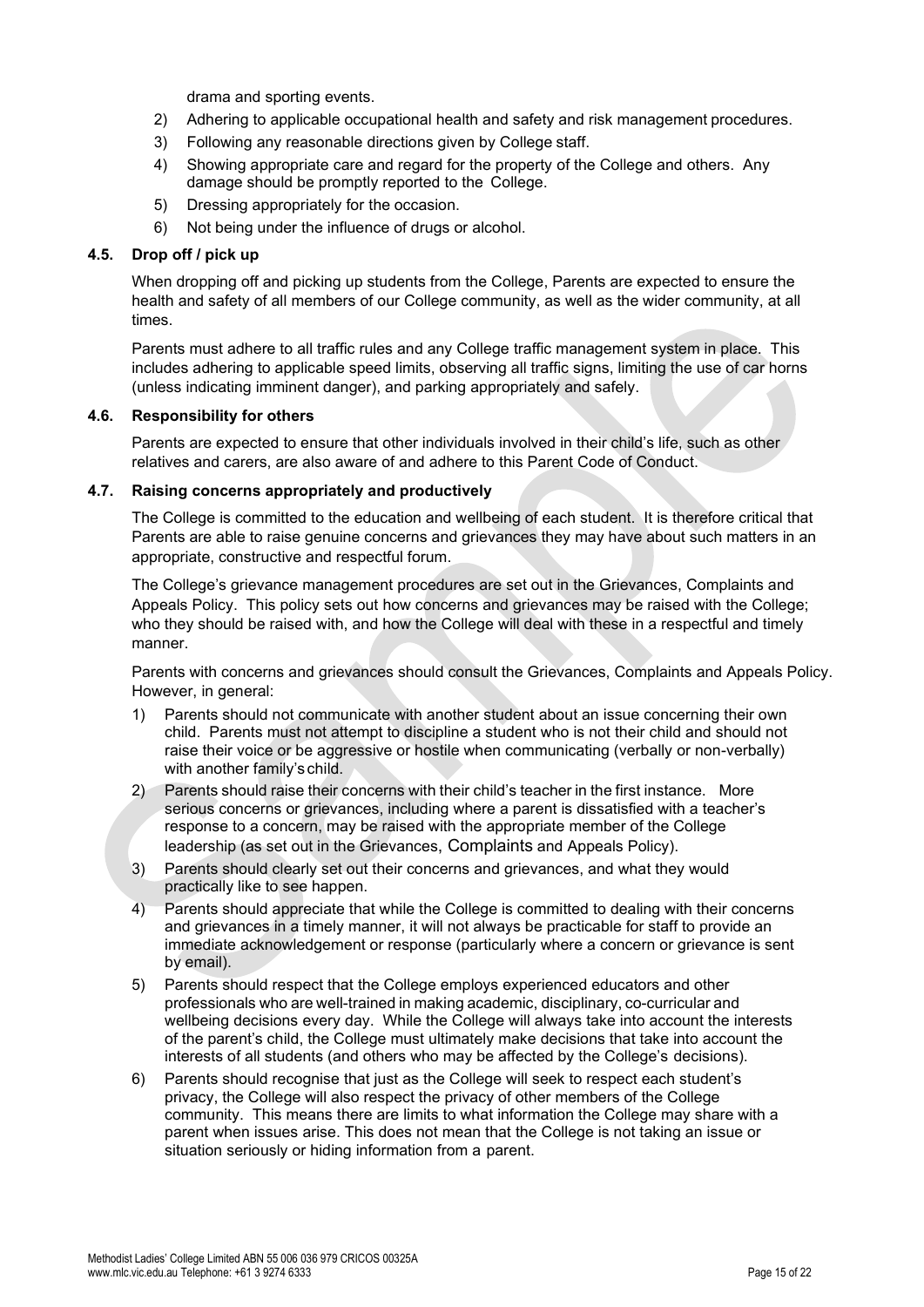# **5. CONSEQUENCES FOR BREACHING CODE OF CONDUCT**

The Principal will have absolute discretion for deciding how to best respond to concerns about a parent's compliance with this Code of Conduct.

Where the Principal considers that a parent has breached this Code of Conduct, the Principal may take one or more of the following actions (and not necessarily in any particular order):

- 1) Request that the relevant conduct immediately cease.
- 2) Provide a written warning.
- 3) Ban a parent (or another relevant person) from the College grounds, either for a particular period or permanently.
- 4) Exclude a parent (or another relevant person) from College activities or events.
- 5) Require that a parent (or another relevant person) only communicate with a nominated College representative.
- 6) Termination of the enrolment of a Parent's daughter(s) / child(ren).

Staff and volunteers are empowered to take steps to protect their own health and wellbeing. If they feel that a parent is being inappropriate, they are encouraged to indicate this and ask that it stop. If it does not, or if a staff member feels that a parent's actions are posing a risk to their or someone else's health and wellbeing, they are empowered to remove themselves from the situation. This may include by immediately concluding a meeting or phone call, or by requiring that a parent immediately leave the College grounds (or activity or event).

# **6. RELATED COLLEGE POLICIES AND DOCUMENTS**

- Child Safe Policy
- Child Safety Code of Conduct
- Staff Code of Conduct
- Grievances, Complaints and Appeals Policy
- Student Code of Behaviour and Discipline Policy

# **7. GOVERNANCE**

| <b>DOCUMENT DETAILS</b>       |                               |  |
|-------------------------------|-------------------------------|--|
| Title:                        | Parent Code of Conduct Policy |  |
| <b>Policy Approver:</b>       | Principal                     |  |
| <b>Policy Owner:</b>          | <b>Vice Principal</b>         |  |
| Date Created:                 | April 2021                    |  |
| <b>Review Timeline:</b>       | Triennial                     |  |
| Date of Next Review:          | May 2024                      |  |
|                               |                               |  |
| <b>VERSION CONTROL</b>        |                               |  |
| <b>Version</b><br><b>Date</b> | <b>Description</b>            |  |
| Apr 2021<br>V <sub>1</sub>    | New policy                    |  |

| <b>AUDIENCE</b> | <b>PUBLICATION LOCATION</b>      |  |
|-----------------|----------------------------------|--|
| <b>Public</b>   | MLC Staff Hub > Document Central |  |
|                 | myMLCfamily                      |  |
|                 | MLC external website             |  |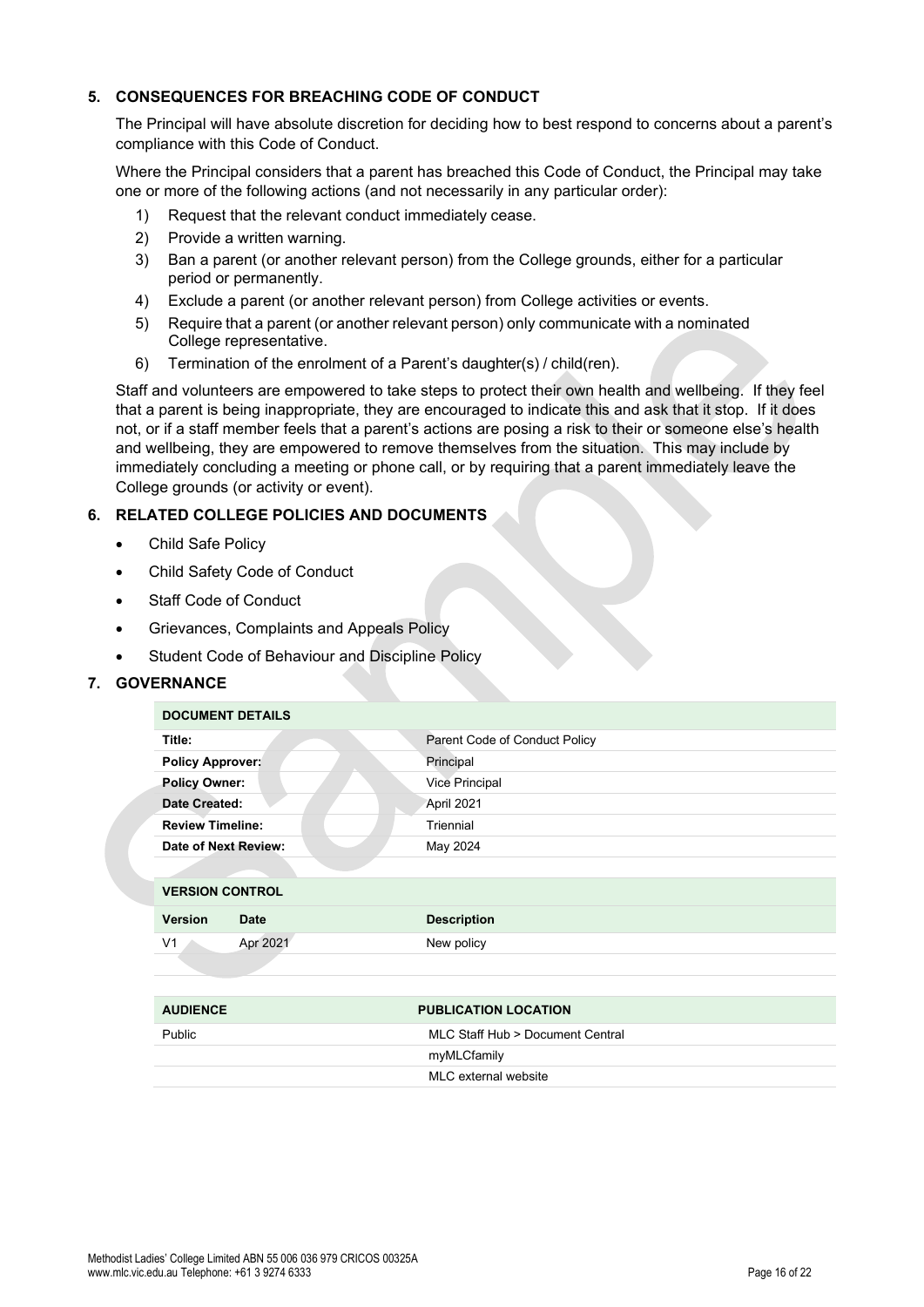# **Policy and Procedure**



# <span id="page-16-0"></span>**1. PURPOSE**

The purpose of the Student Code of Behaviour and Discipline Policy is to outline the College's expectations for all students regarding the conduct expected of them while in the school community, when participating in College related activities or while representing MLC, to ensure the wellbeing of all students and staff in day-to-day school activities

# **2. SCOPE**

This policy applies to all students Prep to Year 12.

#### **3. POLICY STATEMENT**

#### **3.1 Principles**

The Student Code of Behaviour and Discipline Policy is based on the expectation that students, parents and staff work together in an environment of trust and mutual respect. Courtesy is to be shown to everyone in the community and at school. It should be displayed in the way students speak to each other and to staff, as well as behaviour inside and outside the classroom, including electronic communication. Courteous and thoughtful behaviour is expected in the community and in public at all times, together with honesty and respect for the rights and welfare of others. The College's values (Engage with Respect; Aspire with Responsibility; Act with Compassion; Explore with Courage) guide students' behaviour at MLC.

Wellbeing is the combined physical, social, emotional, cognitive and spiritual state of being, and includes being optimistic and engaging with life. It means having a sense of purpose, self-acceptance, resilience and positive relationships. Student wellbeing is integral to the learning process. This connection combined with the complexity and challenge of societal change means that student wellbeing continues to be an essential priority for MLC.

At MLC, the PROSPER wellbeing framework provides a road map for the evidence-based school and classroom practices that foster student wellbeing and student engagement in learning, and builds a safe and supportive learning community. The PROSPER acronym stands for Positivity, Relationships, Outcomes, Strengths, Purpose, Engagement, and Resilience. The term `to prosper' means to thrive and succeed in a healthy way – to flourish – and reflects the purpose of this framework. It is an easyto-remember and easy-to-communicate message that has the potential to inspire the whole school community. The more PROSPER components that a student can access at school, the better their education and the higher their level of wellbeing and achievement is likely to be (Dr Toni Noble, Adjunct Professor, Institute of Positive Psychology and Education, Australian Catholic University).

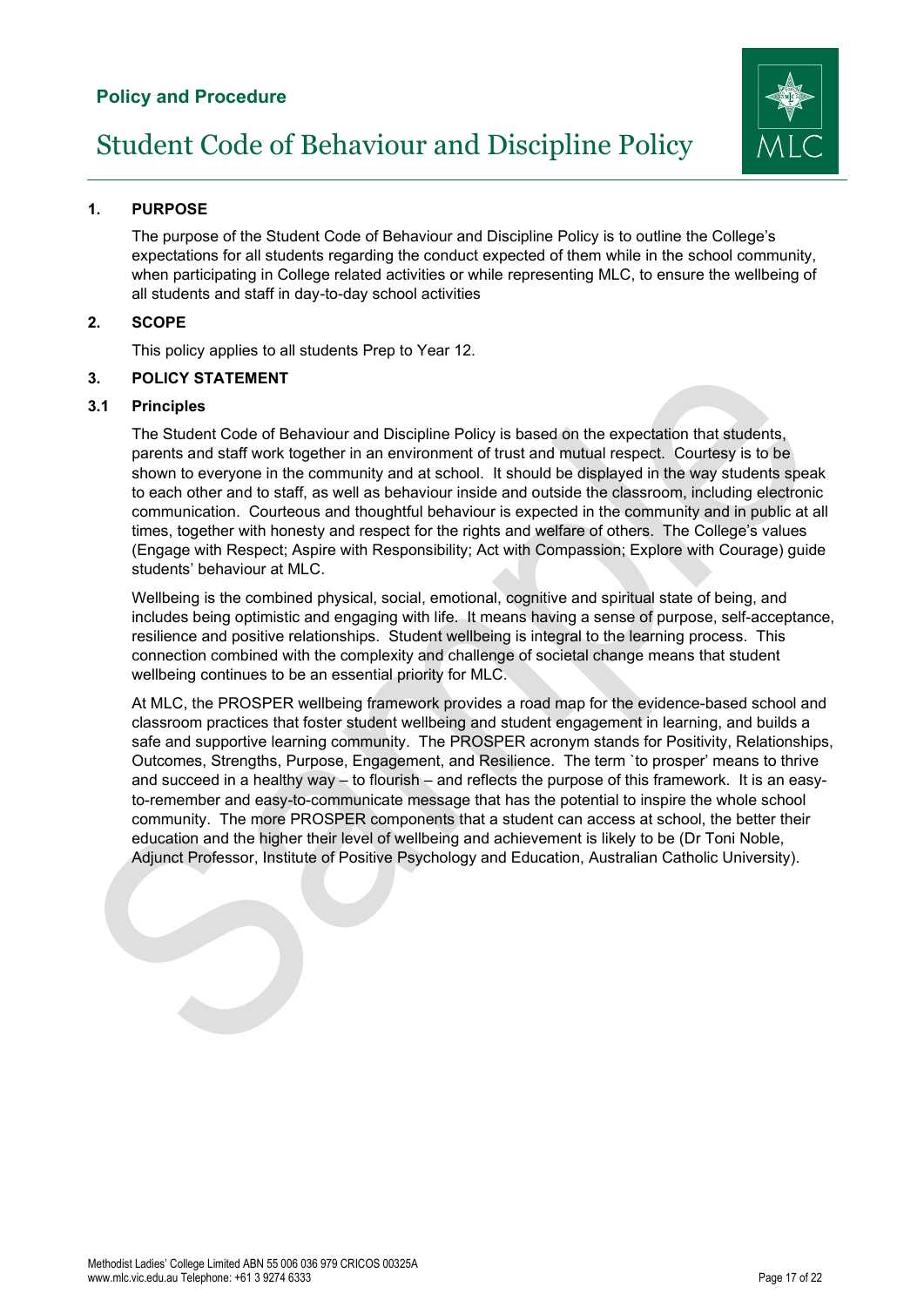

This policy is underpinned by the following principles:

- a) Students' best interests are always paramount.
- b) MLC takes a whole school, integrated approach.
- c) Consistency between school and home, mutual support, and a shared understanding of approach are important in achieving the best learning and wellbeing outcomes for students.

#### **3.2 Expected behaviour – Rights, responsibilities and rules**

There are clear standards and expectations regarding rights, responsibilities, behaviour and College rules, to ensure the wellbeing of all students and staff in day-to-day school activities.

As members of the MLC community, it is expected that students will:

- Respect one another, the staff and the environment;
- Show thoughtfulness and sensitivity to the needs and feelings of others;
- Be courteous and honest at all times;
- Affirm each other;
- Take pride in their school:
- Be well groomed and be punctual;
- Obey the public transport regulations when travelling to and from school, and behave in a sensible manner, showing consideration for other travellers;
- Accept responsibility for the care of their environment and contribute to keeping College buildings and grounds as clean and attractive as possible;
- Learn to take responsibility for the consequences of their actions.

Unacceptable behaviour is that which:

- Is dangerous to the student, other students, staff or property
- Is offensive or inconsiderate
- Interferes with the rights of teachers to teach and students to learn
- Breaches the expectations set out in this policy.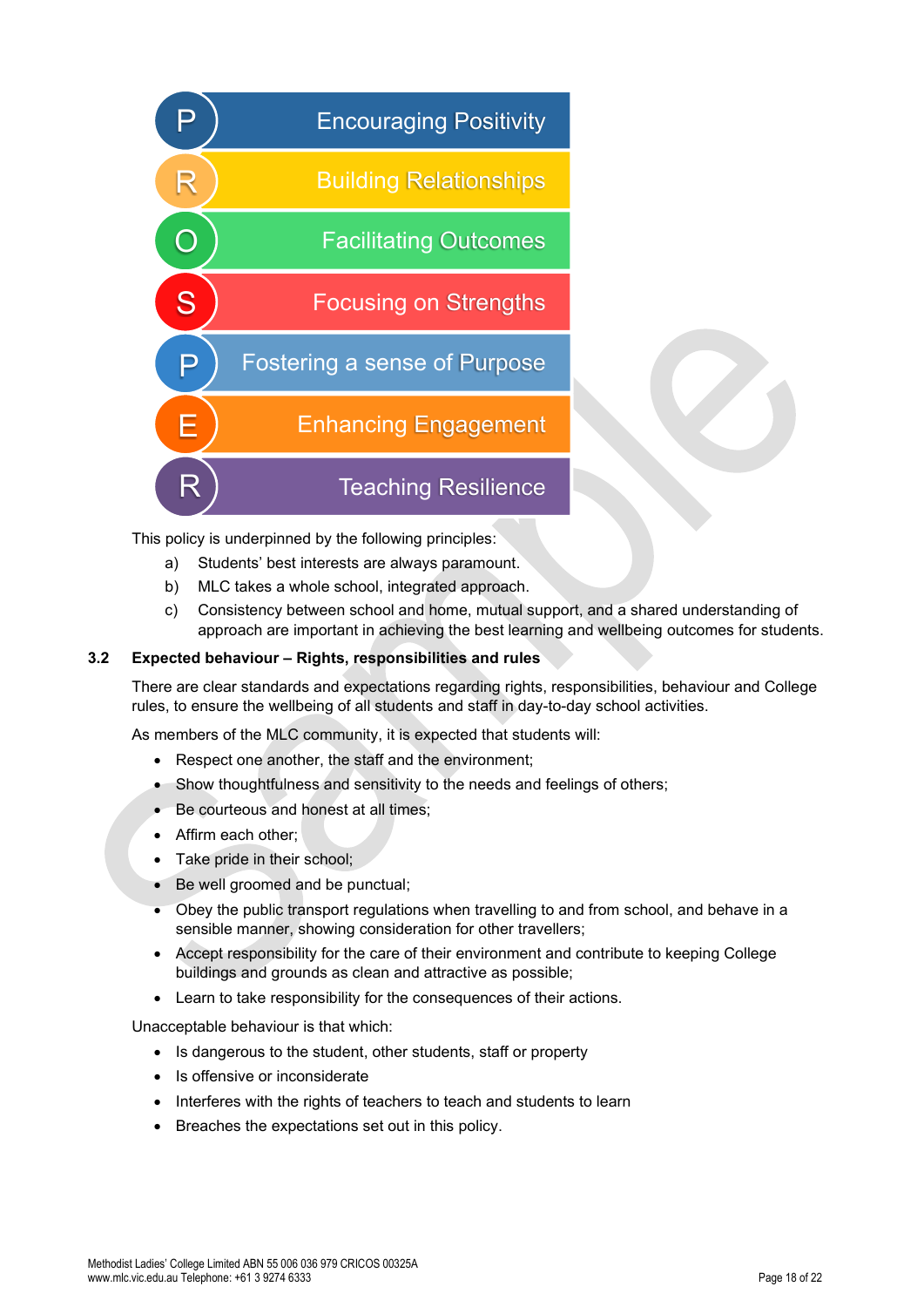Students at MLC have agreed that they are entitled to the following rights:

#### *We all have the right to be happy, to feel safe, to be treated with respect and to learn*

Students understand that, to enjoy these rights, they have responsibilities towards other members of the school community. Parents and staff are expected to encourage and support the development of acceptable behaviours within the school environment.

# **4. PROCEDURES**

#### **4.1 Reporting inappropriate student behaviour**

It is the responsibility of all students, teachers and parents within the school community to report incidents of inappropriate behaviour.

- a) **Students** are encouraged to report any inappropriate behaviour to any person in authority, or a teacher with whom the student feels confident or comfortable.
- b) **Teachers** are expected to communicate concerns to relevant wellbeing staff who will determine a course of action, outcomes and communications, in accordance with the College's Student Code of Behaviour.
- c) **Parents** should notify their daughter's Class, Home Group or Tutor Group teacher or relevant subject teacher of any incidents which they feel can be construed as inappropriate behaviour and which should be addressed by the school. Parents are encouraged to:
	- Ensure that the student is aware of your proposed action to notify the school.
	- Present the problem to the teacher in order to work out a solution or course of action.
	- Discuss the action proposed by the teacher and if any involvement of parents is necessary.
	- Arrange for a further meeting, if necessary, to assess what has occurred.

#### **4.2 Additional Student Responsibilities**

#### **4.2.1 Standards of appearance**

As members of the MLC community, students must wear the official MLC uniform and be neat and well-groomed. The MLC Star is worn at all times. Jewellery is not permitted, with the exception of a wrist watch and one pair only of either earring studs or plain sleepers. No facial studs, sleepers or visible tattoos are allowed, hair must be tied back and hair colour must be appropriate. Students are not permitted to wear make-up or nail polish. Only badges relating to MLC activities may be worn.

# **4.2.2 Dress requirements for Excursions and Casual Clothes days**

When students are given permission to wear casual clothes on excursions or casual clothes days, they must be dressed neatly and appropriately. Clothing such as singlet or midriff tops and thongs are not appropriate. Students who dress in these types of garments may be excluded from school activities.

#### **4.2.3 Classwork and Homework**

The College aims to encourage and develop each student to her potential. Students are expected to try their best and adhere to the expected standards regarding classwork and homework. Serious misdemeanours, e.g. cheating or forging notes, will be dealt with by the relevant staff member. For students studying a VCE or IB subject, issues regarding the authentication of work and examination rules and regulations are outlined by the VCAA and IBO. These expectations must be followed and the consequences are beyond the control of MLC. Details are outlined in the Senior School Student Handbook.

Where students are not meeting classroom or homework expectations, in considering an appropriate course of action, the teacher may consult relevant staff. Students are also encouraged to approach their teacher to seek assistance where necessary.

# **4.2.4 Smoking, Vaping, Alcohol and Misuse of other Drugs**

MLC does not permit students whilst in the College environment to possess, consume, supply or be under the influence of cigarettes, nicotine, alcohol or drugs prohibited under relevant legislation. Students who are in breach of this policy will be liable to a range of serious consequences,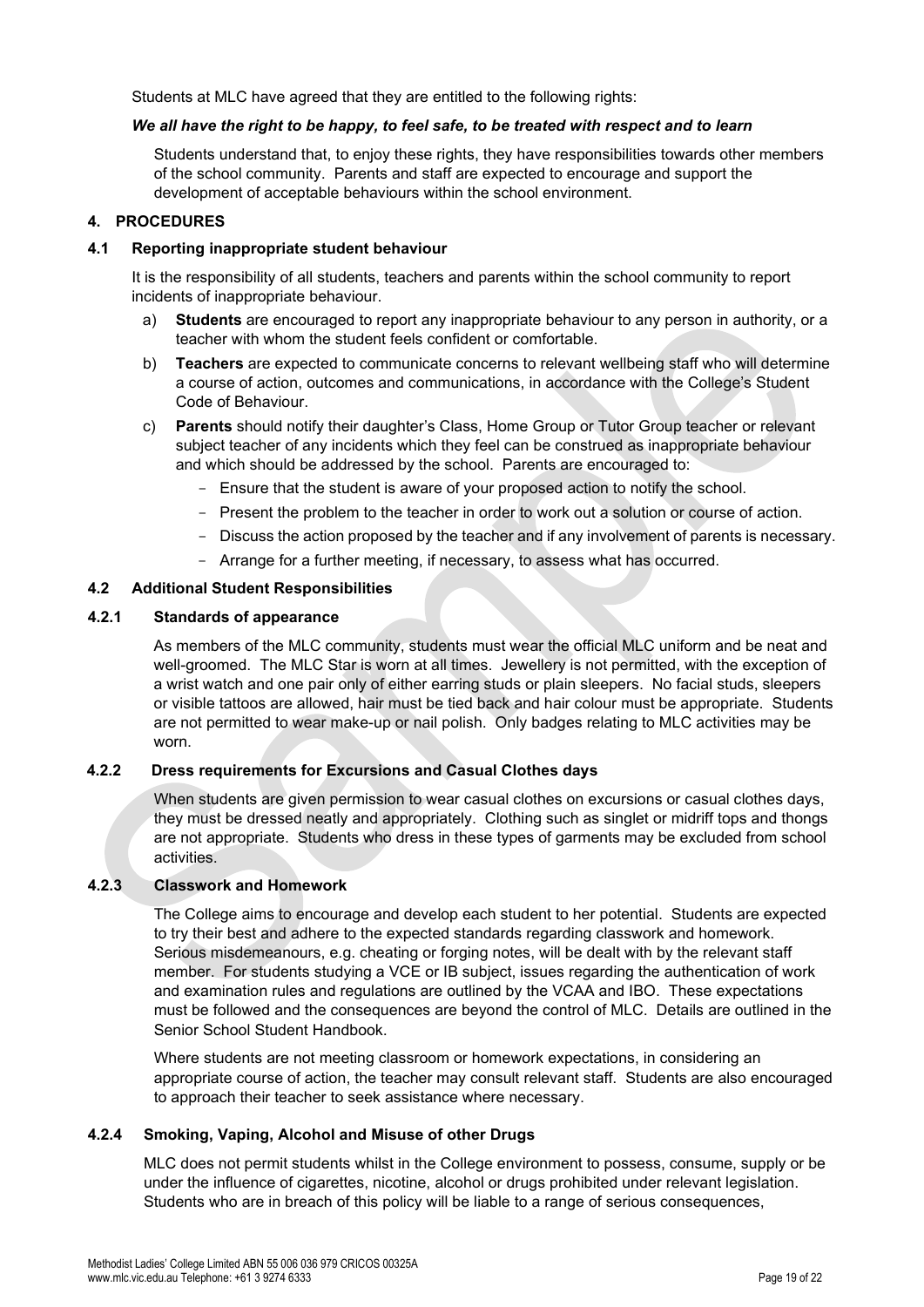depending on the circumstances and parents will be contacted. Refer to the MLC's *Student Drug Education, Health and Wellbeing Policy*.

# **4.2.5 Using Mobile Phones**

- Mobile phones brought to school are your responsibility.
- Mobile phones should be turned off, or on silent, and put away during class, Assemblies and other school events. NB: For JSS students this applies at all times during the school day.
- Mobile phones can only be used in class with the permission of the teacher.
- Permission for the use of a mobile phone in class might be expressly given by the teacher for a clear learning purpose.
- Such learning purposes might include, but are not limited to, the use of a curriculum-based phone app (such as Smiling Mind), taking photographs of notes or video for fieldwork or other purposes, or searching the internet when a laptop is not practical or available.
- Only give out your mobile number to people you know and trust.
- Don't reply to messages from people you don't know, including companies, which sometimes send SMS SPAM which can cost you money.
- All guidelines in the Agreement for Student Use of Technology at MLC Kew, MLC Marshmead and MLC Banksia regarding online behaviour also apply to the use of mobile phones. Follow the online behaviour guidelines for treating people with respect when using mobile phones and SMS.
- Mobile phones are forbidden to be taken into any exam. Serious penalties apply.
- Students are not to take mobile phones to either MLC Banksia or MLC Marshmead unless permission has been given by the relevant Head of School or Director of Education Outdoors. This is further communicated to students and parents at the relevant time.

# **4.3 Consequences for Breaches of the Student Code of Behaviour**

It is important that students understand that there are consequences for inappropriate behaviour. Disciplinary procedures are used to help students reflect on those aspects of their behaviour which prevent them from making the most of the learning opportunities at MLC.

# **4.3.1 The Positive Behaviour Reminder (PBR) – Junior Secondary School, Middle School & Senior School**

The PBR is designed to help students reflect on those aspects of their behaviour which prevent them, or their peers, from making the most of the learning opportunities at MLC. It is designed to encourage students to behave appropriately, respect school rules and show courtesy and respect for each other and the staff of the College.

PBRs are given by staff for such issues as lack of courtesy, incorrect uniform, lateness to class or missing classes without permission. Students, parents and guardians will receive an email advising when PBRs have been issued. The Home Group or Tutor Group Teacher, Student or House Coordinator and the Head of School will also receive a notification of any PBRs issued.

Five (5) PBRs incur a two-hour Friday detention. A Friday detention will consist of one hour litter collection, and one hour of school work in a silent environment. At this point, the Student/House Coordinator will interview the student and a letter will be sent home to parents/student. If a second Friday detention is incurred, the Deputy Head of School will interview the student concerned and a letter will be sent home to parents/guardians. Any further infringements against the Student Code of Behaviour will result in an interview with the Head of School and may lead to an interview with the Principal.

The student and parents will be informed that a third Friday detention will result in an interview with the Principal.

All PBRs are issued with a conversation between the issuing teacher and the student. Home Group teachers / Tutor Group teachers will monitor PBRs and discuss with the students, as appropriate.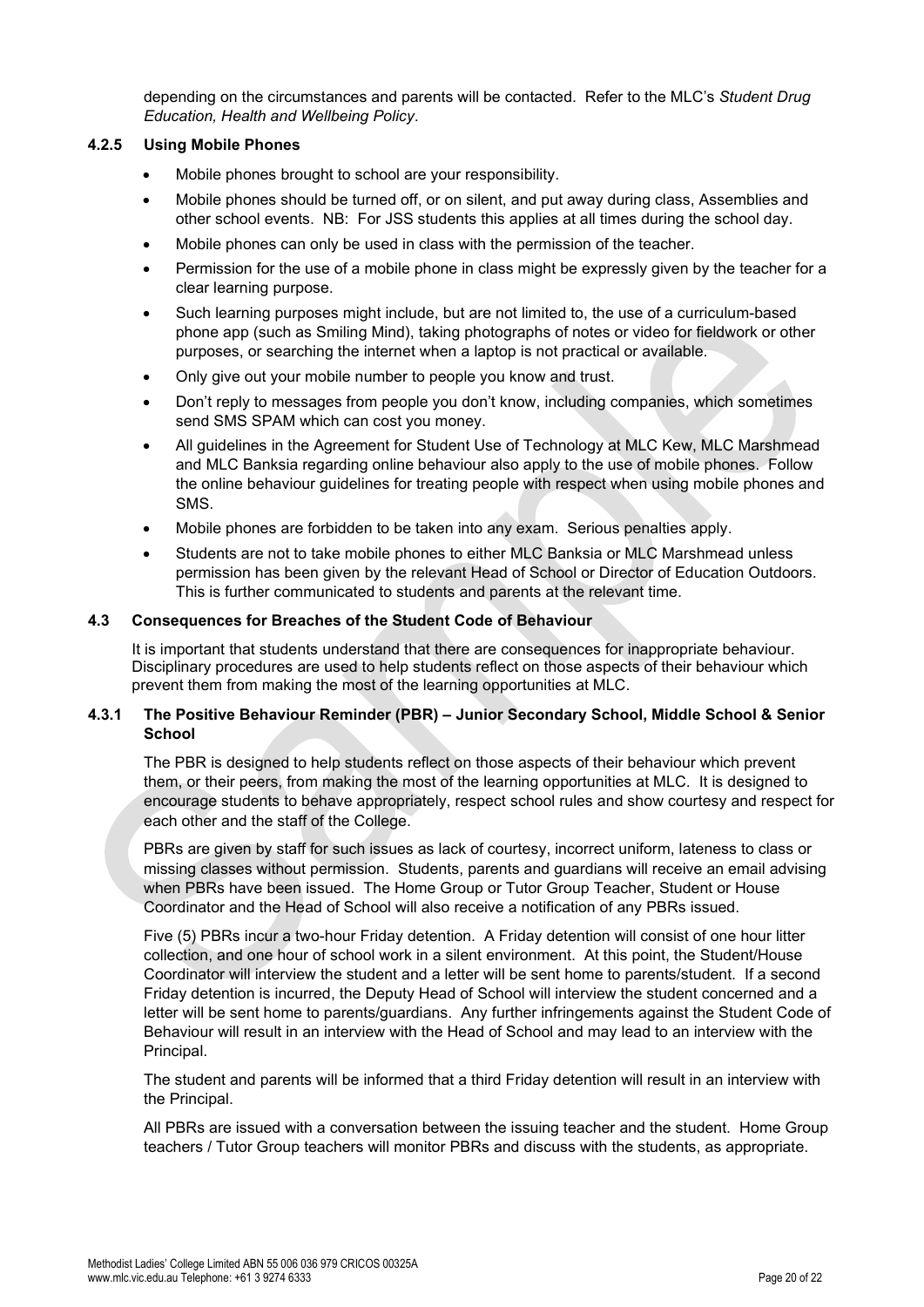#### **Designated PBRs:**

| • Uniform reminder (JSS)                | 1 PBR      |
|-----------------------------------------|------------|
| • Uniform infringements (MS, SS)        | 1 PBR      |
| Repeated lateness to class or Roll Call | 1 - 3 PBRs |
| • Late to roll call (x5) (JSS and MS)   | 3 PBRs     |
| Inappropriate behaviour                 | 1 - 5 PBRs |
| • Unexplained absences **               | 3 - 5 PBRs |
| Missing school without permission       | 5 PBRs     |
|                                         |            |

*\*\* Note that PBRs do not replace the absence policy and the prescribed follow-up by classroom teachers.*

# **4.3.2 Suspension**

This may follow a serious offence or persistent disregard of College expectations. This decision is taken by the Head of School, in consultation with the Principal.

Note that it is a requirement of the Victorian Registration and Qualifications Authority (VRQA) that corporal punishment is not permitted.

# **5. STUDENT WELLBEING – KEY STAFF**

| <b>PRINCIPAL</b>                              |                                                                                                                                                                                                                                                                                             |
|-----------------------------------------------|---------------------------------------------------------------------------------------------------------------------------------------------------------------------------------------------------------------------------------------------------------------------------------------------|
| <b>SENIOR VICE PRINCIPAL</b>                  |                                                                                                                                                                                                                                                                                             |
| <b>VICE PRINCIPAL</b>                         |                                                                                                                                                                                                                                                                                             |
| <b>DIRECTOR OF STUDENT WELLBEING</b>          |                                                                                                                                                                                                                                                                                             |
| <b>SENIOR SCHOOL</b>                          | <b>Head of Senior School</b><br>Deputy Head of Senior School<br>House Coordinators (Berry, Cato, Fitchett, Krome,<br>Nevile)                                                                                                                                                                |
| <b>MIDDLE SCHOOL</b>                          | Head of Middle School<br>Deputy Head of Middle School<br>Director of MLC Marshmead<br>Year 9 Student Coordinators<br>Year 10 Student Coordinators                                                                                                                                           |
| <b>JUNIOR SECONDARY SCHOOL</b>                | Head of Junior Secondary School<br>Deputy Head of Junior Secondary School<br>Year 7 Student Coordinators<br>Year 8 Student Coordinators                                                                                                                                                     |
| <b>JUNIOR SCHOOL and</b><br><b>MLC KINDLE</b> | Head of Junior School<br>Deputy Head of Junior School<br>Director of MLC Kindle<br>Junior School Curriculum Coordinators (Prep-Y2; Y3-Y4; Y5-<br>Y6)                                                                                                                                        |
| <b>BOARDING (Tiddeman House)</b>              | Head of Boarding<br>Deputy Head of Boarding<br>Boarding House Tutors (Y7 - Y9; Y10, Y11, Y12)                                                                                                                                                                                               |
| <b>INDIGENOUS STUDENTS</b>                    | Coordinator - Indigenous Programs                                                                                                                                                                                                                                                           |
| <b>INTERNATIONAL STUDENTS</b>                 | Coordinator - International Students                                                                                                                                                                                                                                                        |
| <b>LEARNING SUPPORT STAFF</b>                 | Director of Learning Support<br>Learning Support Teachers:<br>Senior School<br><b>Middle School</b><br>Junior Secondary School<br>Junior School<br><b>Hearing Impaired Program</b><br><b>Compass Program</b><br>English as an Additional Language Program<br><b>Student Support Program</b> |